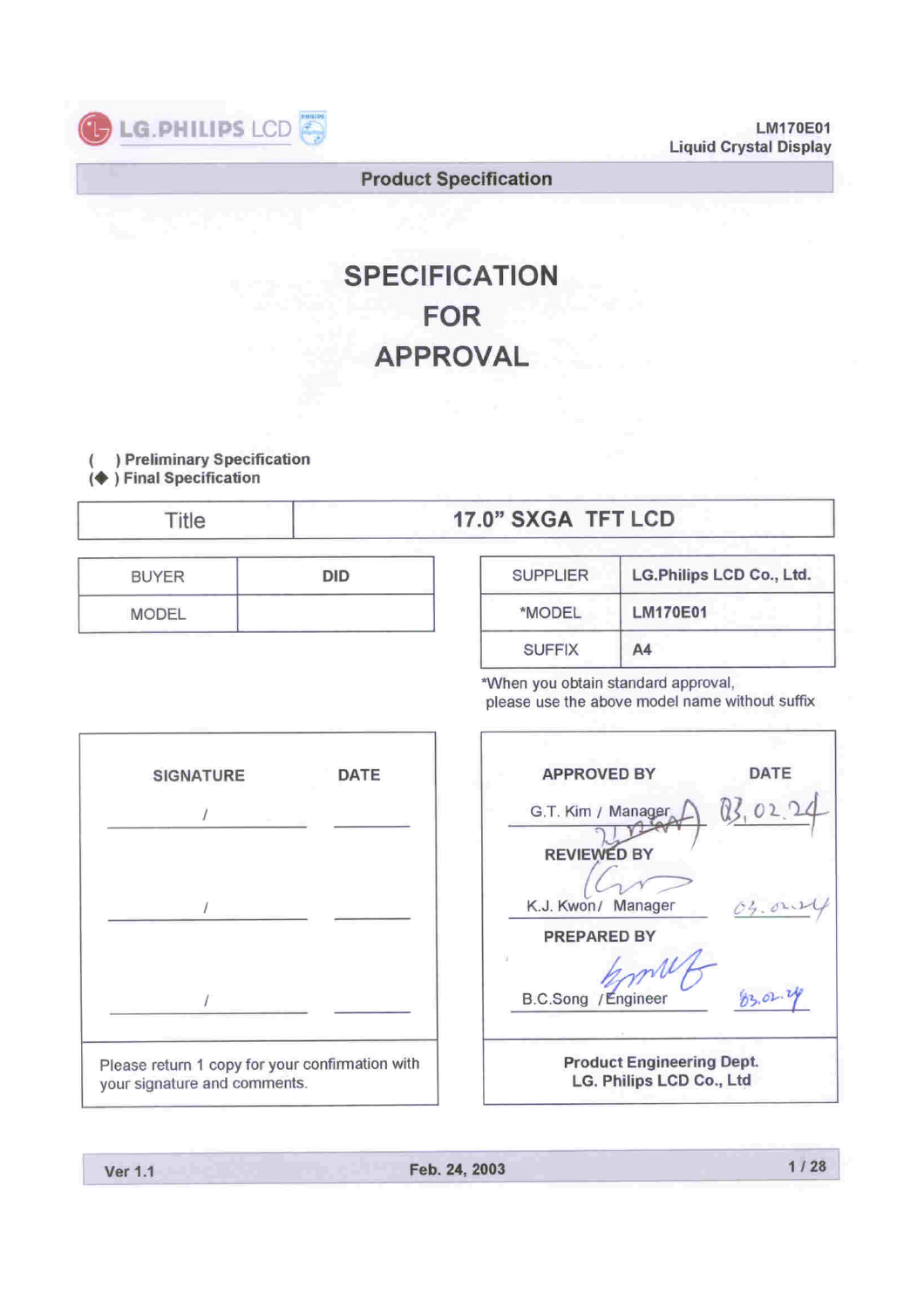

## **CONTENTS**

| NO.            | <b>ITEM</b>                    |                |  |  |  |  |  |
|----------------|--------------------------------|----------------|--|--|--|--|--|
|                | <b>COVER</b>                   | $\mathbf{1}$   |  |  |  |  |  |
| Ξ.             | <b>CONTENTS</b>                | $\overline{2}$ |  |  |  |  |  |
| ÷              | <b>RECORD OF REVISIONS</b>     | 3              |  |  |  |  |  |
| $\mathbf{1}$   | <b>GENERAL DESCRIPTION</b>     | 4              |  |  |  |  |  |
| $\overline{2}$ | ABSOLUTE MAXIMUM RATINGS       | 5              |  |  |  |  |  |
| 3              | ELECTRICAL SPECIFICATIONS      | 6              |  |  |  |  |  |
| $3 - 1$        | ELECTRICAL CHARACTERISTICS     | 6              |  |  |  |  |  |
| $3 - 2$        | <b>INTERFACE CONNECTIONS</b>   | 8              |  |  |  |  |  |
| $3 - 3$        | SIGNAL TIMING SPECIFICATIONS   | 12             |  |  |  |  |  |
| $3 - 4$        | <b>SIGNAL TIMING WAVEFORMS</b> | 13             |  |  |  |  |  |
| $3-5$          | COLOR INPUT DATA REFERANCE     | 14             |  |  |  |  |  |
| $3-6$          | POWER SEQUENCE                 | 15             |  |  |  |  |  |
| $3 - 7$        | <b>VCC POWER DIP CONDITION</b> | 16             |  |  |  |  |  |
| 4              | <b>OPTICAL SPECIFICATIONS</b>  | 17             |  |  |  |  |  |
| 5              | MECHANICAL CHARACTERISTICS     | 21             |  |  |  |  |  |
| 6              | <b>RELIABILITY</b>             | 24             |  |  |  |  |  |
| $\overline{7}$ | <b>INTERNATIONAL STANDARDS</b> | 25             |  |  |  |  |  |
| $7 - 1$        | <b>SAFETY</b>                  | 25             |  |  |  |  |  |
| $7-2$          | <b>EMC</b>                     | 25             |  |  |  |  |  |
| 8              | <b>PACKING</b>                 | 26             |  |  |  |  |  |
| $8 - 1$        | DESIGNATION OF LOT MARK        | 26             |  |  |  |  |  |
| $8 - 2$        | <b>PACKING FORM</b>            | 26             |  |  |  |  |  |
| 9              | <b>PRECAUTIONS</b>             | 27             |  |  |  |  |  |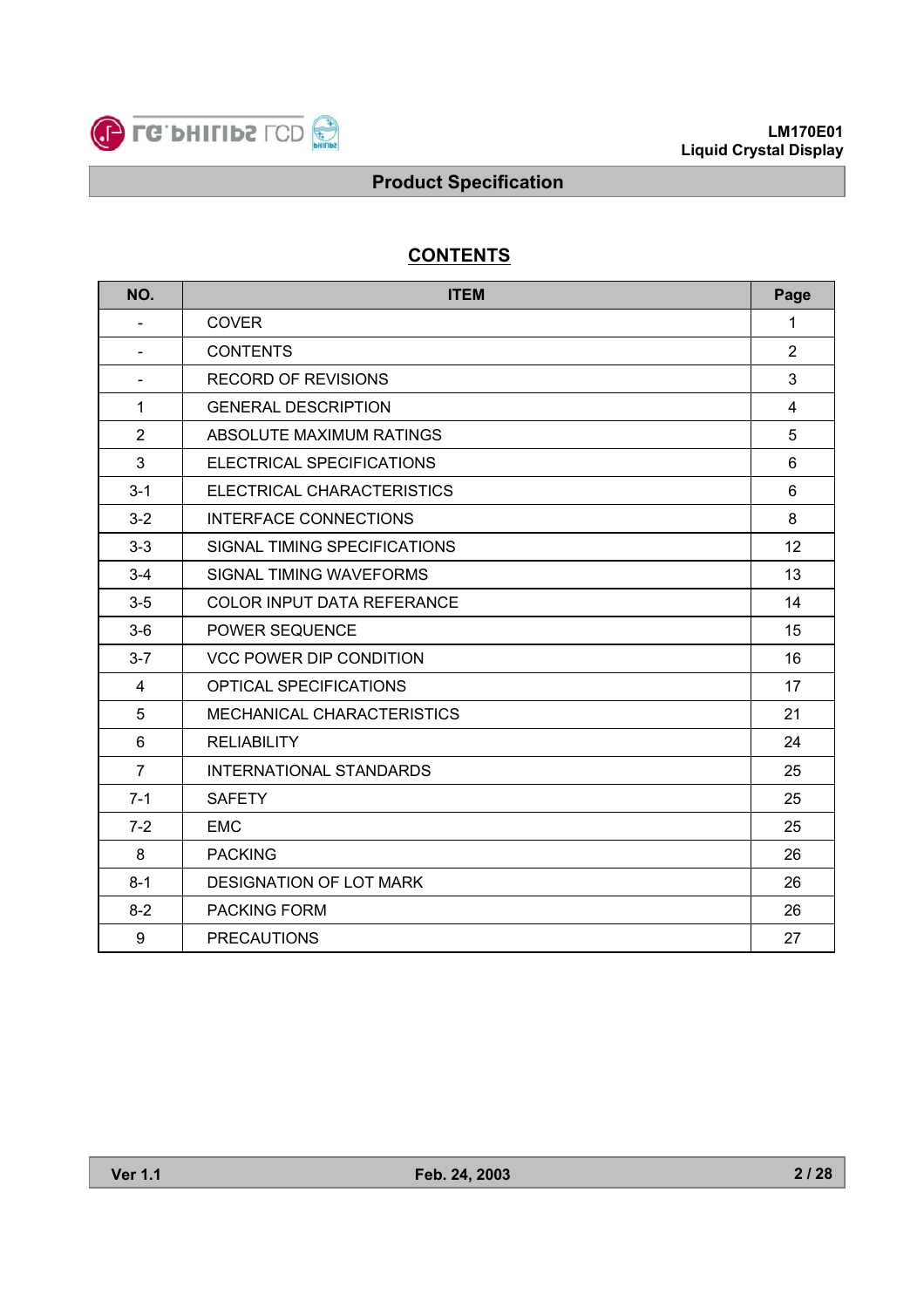

## **RECORD OF REVISIONS**

| <b>Revision No</b> | <b>Date</b>   | Page           | <b>Description</b>                                                                                                                     |
|--------------------|---------------|----------------|----------------------------------------------------------------------------------------------------------------------------------------|
| <b>Ver 1.0</b>     | Feb. 14. 2003 | $\blacksquare$ | <b>Final draft</b>                                                                                                                     |
| <b>Ver 1.1</b>     | Feb. 24. 2003 | 4/28<br>6/28   | <b>General feature : Power consumption</b><br>3-1 Electrical characteristics<br>Power supply input current<br><b>Power consumption</b> |
|                    |               | 18/28          | 4. Optical characteristics<br><b>Gray scale</b>                                                                                        |
|                    |               |                |                                                                                                                                        |
|                    |               |                |                                                                                                                                        |
|                    |               |                |                                                                                                                                        |
|                    |               |                |                                                                                                                                        |
|                    |               |                |                                                                                                                                        |
|                    |               |                |                                                                                                                                        |
|                    |               |                |                                                                                                                                        |
|                    |               |                |                                                                                                                                        |
|                    |               |                |                                                                                                                                        |
|                    |               |                |                                                                                                                                        |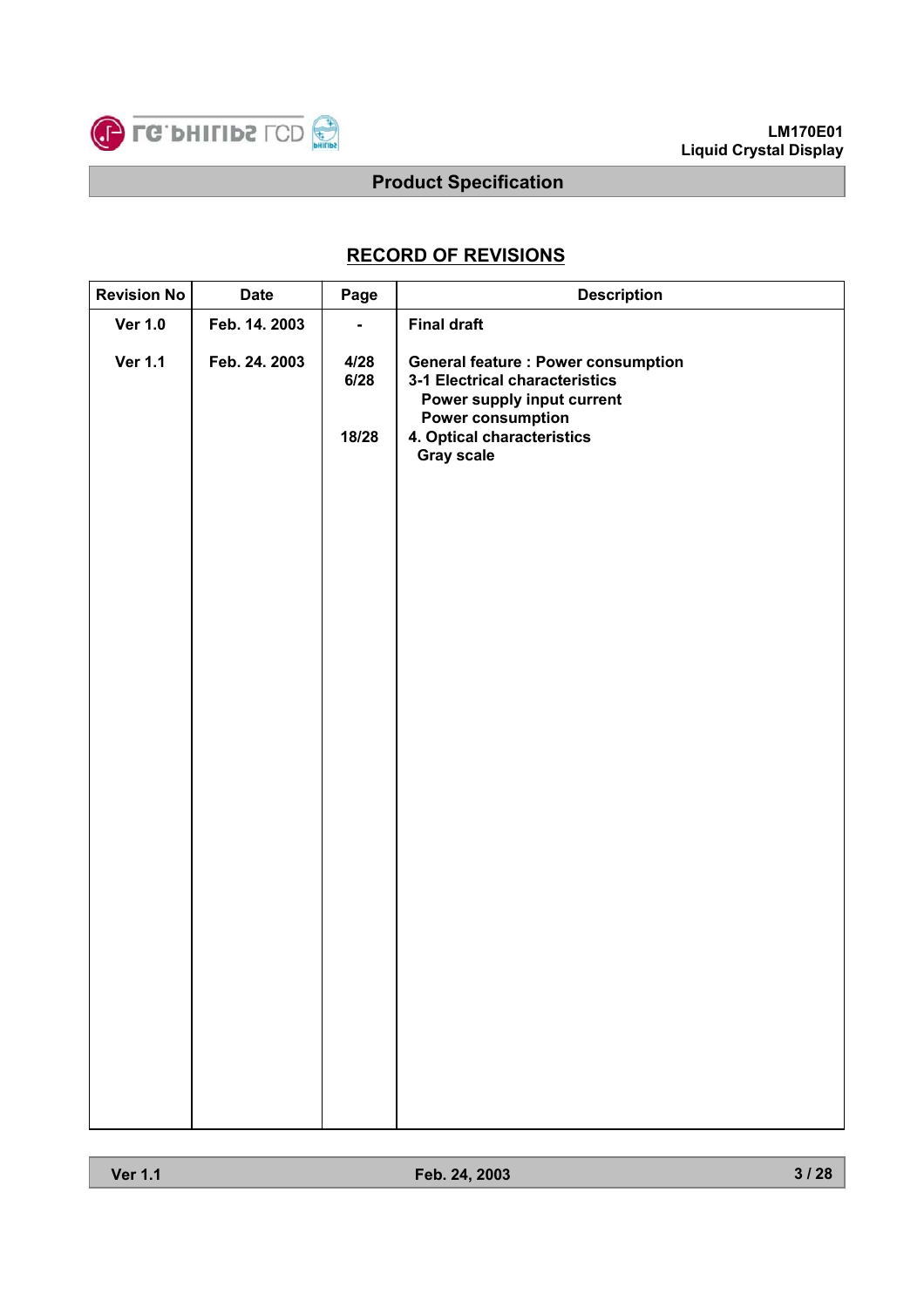

## **1. General Description**

The LM170E01-A4 is a Color Active Matrix Liquid Crystal Display with an integral Cold Cathode Fluorescent Lamp(CCFL) backlight system. The matrix employs a-Si Thin Film Transistor as the active element. It is a transmissive type display operating in the normally white mode. This TFT-LCD has a 17.0 inch diagonal measured active display area with SXGA resolution(1024 vertical by 1280 horizontal pixel array) Each pixel is divided into Red, Green and Blue sub-pixels or dots which are arranged in vertical stripes. Gray scale or the brightness of the sub-pixel color is determined with a 8-bit gray scale signal for each dot, thus, presenting a palette of more than 16.2M colors with FRC(Frame Rate Control).

The LM170E01-A4 has been designed to apply the interface method that enables low power, high speed,low EMI. FPD Link or compatible must be used as a LVDS(Low Voltage Differential Signaling) chip.

The LM170E01-A4 is intended to support applications where thin thickness,wide viewing angle, low power are critical factors and graphic displays are important. In combination with the vertical arrangement of the sub-pixels, the LM170E01-A4 characteristics provide an excellent flat panel display for office automation products such as monitors.



#### **Figure 1. Block diagram**

## **General Features**

| Active screen size                                                                   | 17.0 inch (43.27cm) diagonal                             |
|--------------------------------------------------------------------------------------|----------------------------------------------------------|
| <b>Outline Dimension</b>                                                             | 358.5(H) x 296.5(V) x 17.0(D) mm(Typ.)                   |
| <b>Pixel Pitch</b>                                                                   | 0.264 mm x 0.264 mm                                      |
| <b>Pixel Format</b>                                                                  | 1280 horiz. by 1024 vert. Pixels. RGB stripe arrangement |
| <b>Display Colors</b>                                                                | 16.2M colors                                             |
| Luminance, white                                                                     | 250 cd/m <sup>2</sup> (Typ. Center 1 point)              |
| <b>Power Consumption</b>                                                             | 19.05 Watts(Typ.)                                        |
| Weight                                                                               | 1890g (Typ.)                                             |
| Display operating mode                                                               | Transmissive mode, normally white                        |
| Hard coating (3H), Anti-glare treatment of the front polarizer<br>Surface treatments |                                                          |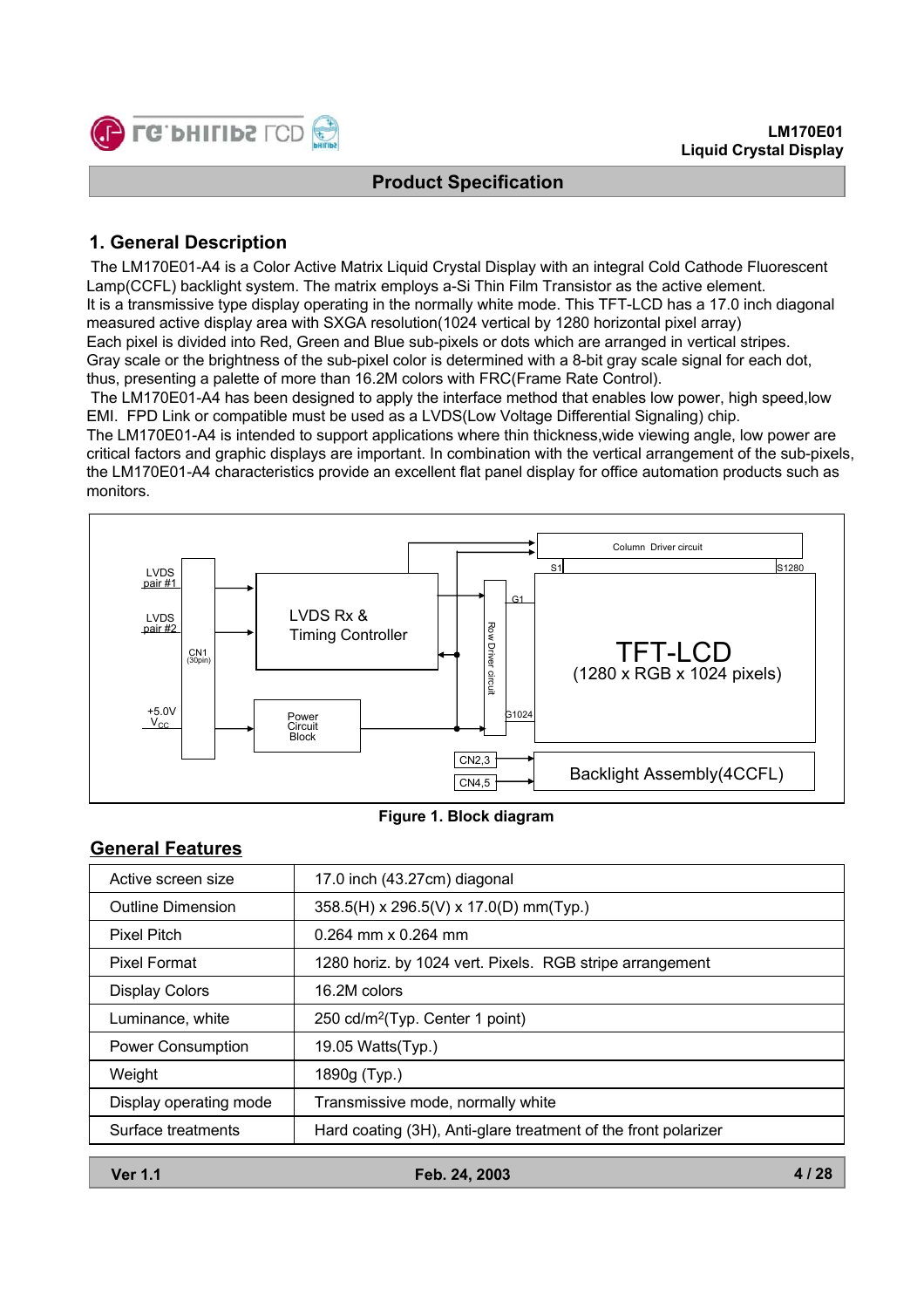

## **2. Absolute maximum ratings**

The following are maximum values which, if exceeded, may cause faulty operation or damage to the unit.

#### **Table 1. Absolute Maximum Ratings**

|                                                                                                                                                   |                                                                    | <b>Values</b>           |                                  |                        |              |  |
|---------------------------------------------------------------------------------------------------------------------------------------------------|--------------------------------------------------------------------|-------------------------|----------------------------------|------------------------|--------------|--|
| <b>Parameter</b>                                                                                                                                  | Symbol<br>Min.                                                     |                         | Max.                             | <b>Units</b>           | <b>Notes</b> |  |
| Power Supply Input Voltage<br><b>Operating Temperature</b><br>Storage Temperature<br><b>Operating Ambient Humidity</b><br><b>Storage Humidity</b> | $V_{\rm CC}$<br><b>OP</b><br><b>ST</b><br>$H_{OP}$<br>$H_{\rm ST}$ | .0.3<br>.20<br>10<br>10 | .5.5<br>.50<br>.60<br>.90<br>.90 | $V_{dc}$<br>%RH<br>%RH | At 25.       |  |

Note : 1. Temperature and relative humidity range are shown in the figure below. Wet bulb temperature should be 39 °C Max, and no condensation of water.



**Figure 2. Temperature and relative humidity**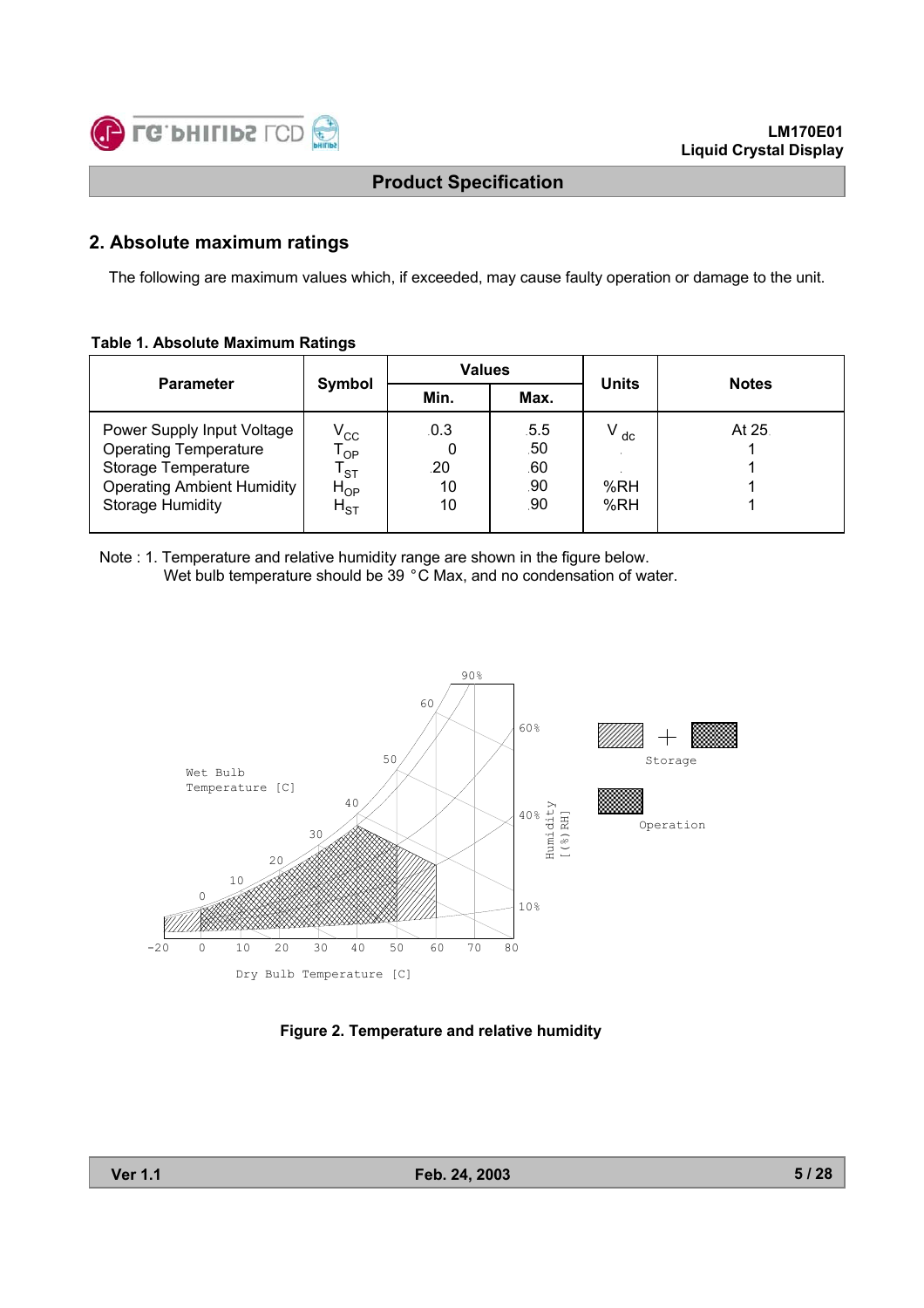

## **3. Electrical specifications**

## **3-1. Electrical characteristics**

The LM170E01-A4 requires two power inputs. One is employed to power the LCD electronics and to drive the TFT array and liquid crystal. Another which powers the CCFL, is typically generated by an inverter. The inverter is an external unit to the LCD.

|                                     |                 |          | <b>Values</b> | <b>Units</b> | <b>Notes</b>   |                |
|-------------------------------------|-----------------|----------|---------------|--------------|----------------|----------------|
| <b>Parameter</b>                    | Symbol          | Min.     | Typ.          | Max.         |                |                |
| MODULE:                             |                 |          |               |              |                |                |
| Power Supply Input Voltage          | $V_{\rm CC}$    | 4.5      | 5.0           | 5.5          | V              |                |
| Permissive Power Input Ripple       | $V_{RF}$        |          |               | 0.1          | v              |                |
| Power Supply Input Current          | $I_{\rm CC}$    |          | 0.43          | 0.50         | A              | 1              |
| Differential Impedance              | Zm              | 90       | 100           | 110          | ohm            |                |
| Power Consumption                   | $P_C$           |          | 2.15          | 2.50         | Watts          |                |
| <b>Rush Current</b>                 | <b>RUSH</b>     |          | 2.0           | 3.0          | A              | $\overline{2}$ |
| LAMP for each CCFL:                 |                 |          |               |              |                |                |
| <b>Operating Voltage</b>            | $V_{BL}$        | 640      | 650           | 740          | $V_{RMS}$      | 3              |
|                                     |                 | (@7.0mA) | (@6.5m)       | (@3.0mA)     |                |                |
| <b>Operating Current</b>            | $I_{BL}$        | 3.0      | 6.5           | 7.0          | $mA_{RMS}$     |                |
| <b>Established Starting Voltage</b> | $V_{BS}$        |          |               |              |                | 4              |
| at 25 $^{\circ}$ C                  |                 |          |               | 1000         | $\rm V_{RMS}$  |                |
| at $0 °C$                           |                 |          |               | 1250         | $V_{RMS}$      |                |
| <b>Operating Frequency</b>          | f <sub>BL</sub> | 40       | 60            | 70           | kHz            | 5              |
| Discharge Stabilization Time        | $T_{\rm S}$     |          |               | 3            | <b>Minutes</b> | 6              |
| <b>Power Consumption</b>            | $P_{BL}$        |          | 16.90         | 18.60        | Watts          |                |
| Life Time                           |                 | 50,000   |               |              | <b>Hrs</b>     | 8              |

**Table 2. Electrical Characteristics**

**Note.** The design of the inverter must have specifications for the lamp in LCD Assembly. The performance of the Lamp in LCM, for example life time or brightness, is extremely influenced by the characteristics of the DC-AC Inverter. So all the parameters of an inverter should be carefully designed so as not to produce too much leakage current from high-voltage output of the inverter. When you design or order the inverter, please make sure unwanted lighting caused by the mismatch of the lamp and the inverter(no lighting,flicker,etc) never occurs.When you confirm it,the LCD Assembly should be operated in the same condition as installed in your instrument.

**Note.** Do not attach a conducting tape to lamp connecting wire. If the lamp wire attach to conducting tape, TFT-LCD Module have a low luminance and the inverter has abnormal action because leakage current occurs between lamp wire and conducting tape.

- 1. The specified current and power consumption are under the  $V_{CC}=5.0V$ , 25°C, f<sub>V</sub>(frame frequency) =60Hz condition. Mosaic(black & white) pattern shown in the [ Figure 3 ] is displayed.
- 2. The duration of rush current is about 5ms. And  $V_{CC}$  rise time is 500us  $\pm$  20%.
- 3. Operating voltage is measured under 25 . The variance of the voltage is  $\pm 10\%$ .
- 4. The voltage above  $V_{BS}$  should be applied to the lamps for more than 1 second for start-up. Otherwise,the lamps may not be turned on.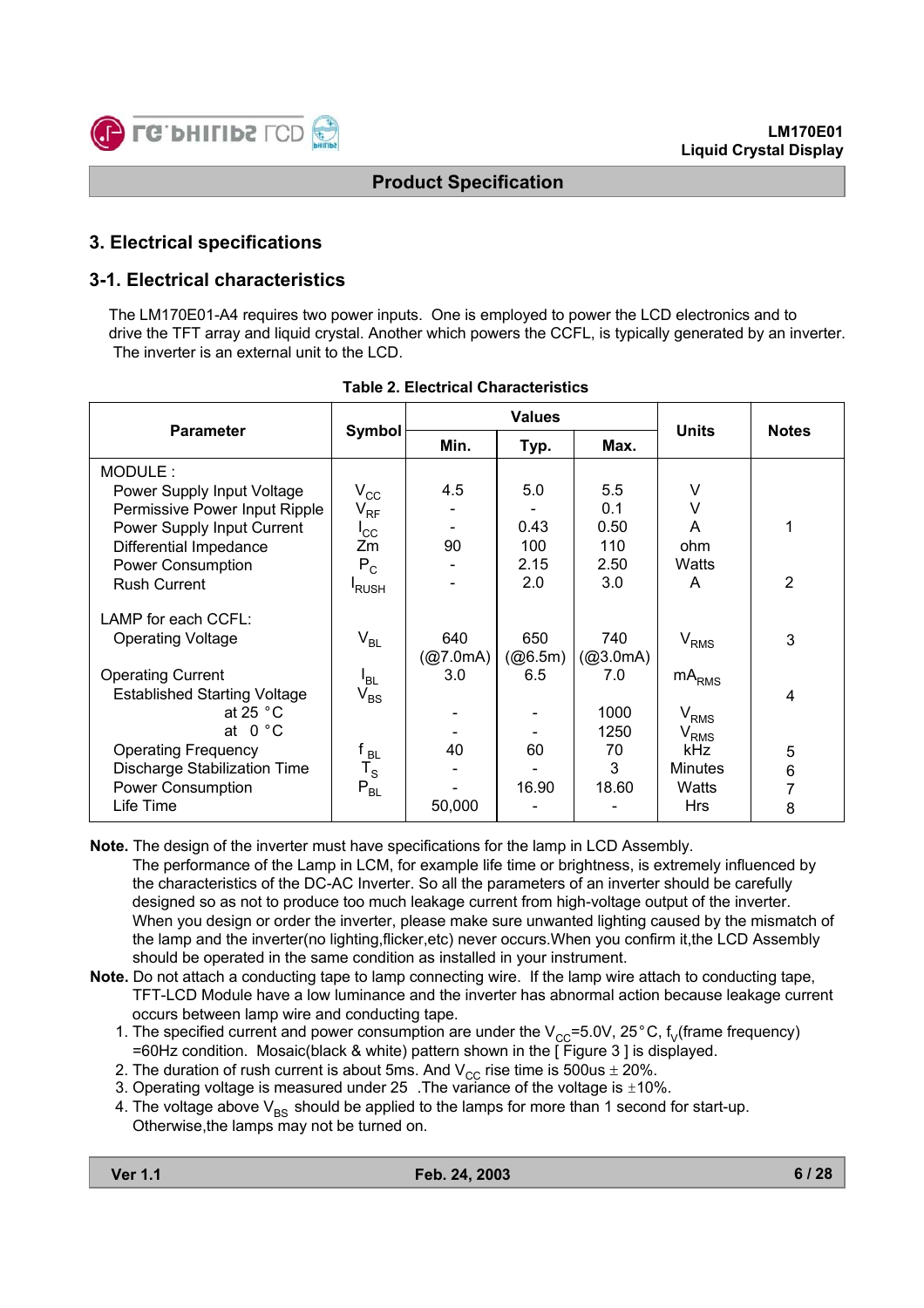

- 5. The output of the inverter must have symmetrical(negative and positive) voltage waveform and symmetrical current waveform.(Unsymmetrical ratio is less than 10%) Please do not use the inverter which has unsymmetrical voltage and unsymmetrical current and spike wave. Lamp frequency may produce interference with horizontal synchronous frequency and as a result this may cause beat on the display.Therefore lamp frequency shall be as away as possible from the horizontal synchronous frequency and from its harmonics in order to prevent interference.
- 6. Let's define the brightness of the lamp after being lighted for 5 minutes as 100%.  $T<sub>s</sub>$  is the time required for the brightness of the center of the lamp to be not less than 95%. The used lamp current is the lamp typical current.
- 7. The lamp power consumption shown above does not include loss of external inverter under 25 . The used lamp current is the lamp typical current.
- 8. The life time is determined as the time at which brightness of lamp is 50% compared to that of initial value at the typical lamp current on condition of continuous operating at  $25 \pm 2$ .
- 9. Requirements for a system inverter design, which is intended to have a better display performance, a better power efficiency and a more reliable lamp.
	- It shall help increase the lamp lifetime and reduce its leakage current.
	- a. The unbalance rate of the inverter waveform should be 10% below;
	- b. The distortion rate of the waveform should be within  $\sqrt{2} \pm 10\%$ ;
	- c. The ideal sine wave form shall be symmetric in positive and negative polarities.



- **\* Asymmetry rate = | I p I –p | / Irms \* 100%**
- \* Distortion rate =  $I_p$  (or  $I_{-p}$ ) /  $I_{rms}$
- 10. Inverter open voltage must be more than lamp starting voltage.
- 11. The inverter which is combined with this LCM, is highly recommended to connect coupling(ballast) condenser at the high voltage output side. When you use the inverter which has not coupling(ballast) condenser, it may cause abnormal lamp lighting because of biased mercury as time goes.



**[ Figure 3 ] Mosaic pattern for power consumption measurement**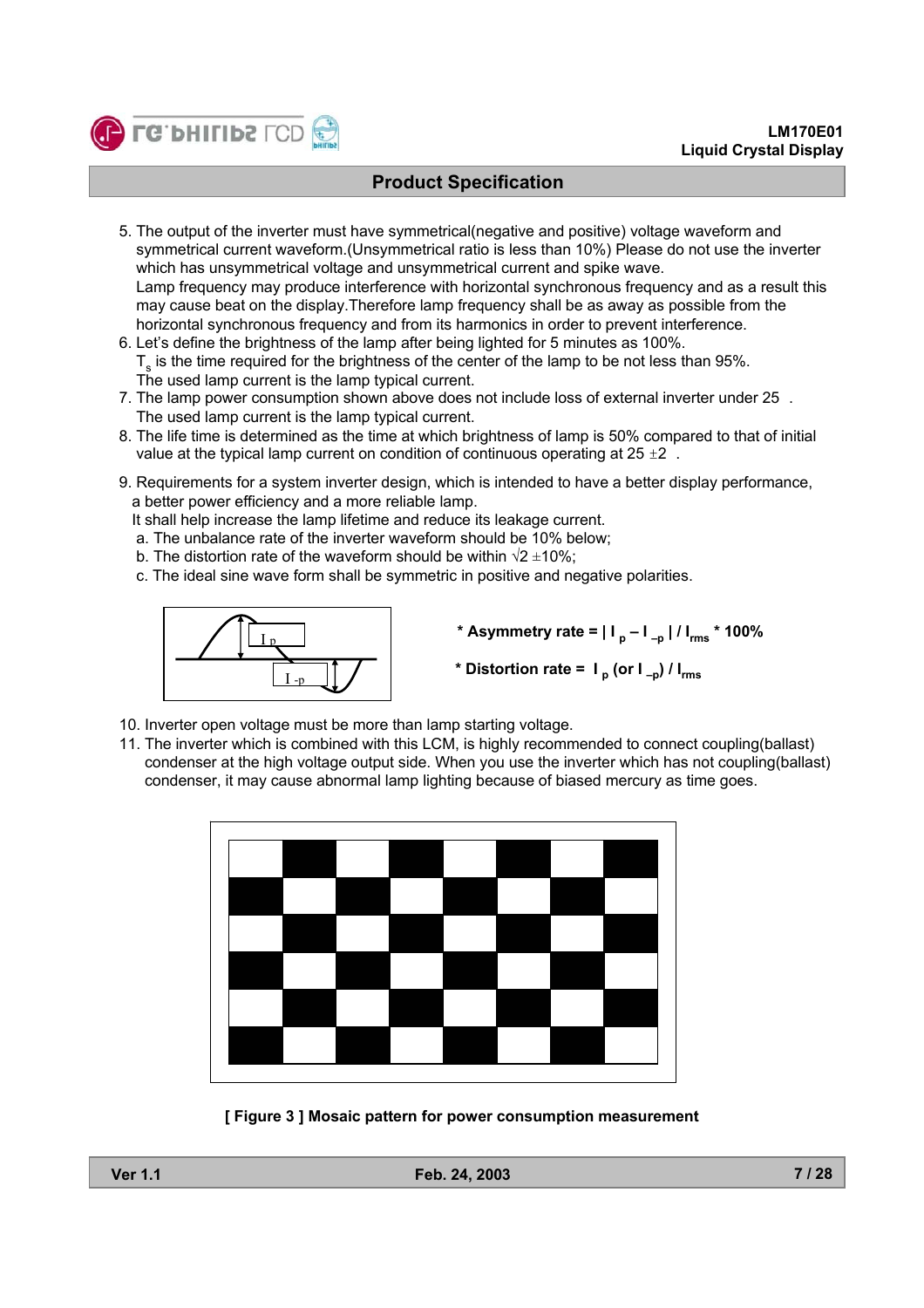

## **3-2. Interface Connections**

Interface chip must be used LVDS, part No. SN75LVDS83 (Tx, Texas Instrument) or compatible. This LCD employs a interface connection, a 30 pin connector is used for the module electronics interface. Four 2pin connectors are used for the integral backlight system. The electronics interface connector is a model IN-30-BA 10 manufactured by UJU Electronics. And mating connector is FI-X30H or compatible manufactured by JAE.

The pin configuration for the connector is shown in the table 3 and the signal mapping with LVDS transmitter is shown in the table 4.

| Pin No           | <b>Symbol</b>      | <b>Description</b>                   |                         |
|------------------|--------------------|--------------------------------------|-------------------------|
| 1                | RxO0-              | LVDS Signal of Odd Channel 0(-)      |                         |
| $\mathbf 2$      | RxO0+              | LVDS Signal of Odd Channel 0(+)      |                         |
| 3                | RxO1-              | LVDS Signal of Odd Channel 1(-)      |                         |
| 4                | RxO1+              | LVDS Signal of Odd Channel 1(+)      |                         |
| $\mathbf 5$      | RxO <sub>2</sub> - | LVDS Signal of Odd Channel 2(-)      |                         |
| 6                | <b>RxO2+</b>       | LVDS Signal of Odd Channel 2(+)      | <b>First Pixel Data</b> |
| $\overline{7}$   | <b>GND</b>         | Ground                               |                         |
| 8                | RxOC-              | LVDS Signal of Odd Channel Clock(-)  |                         |
| $\boldsymbol{9}$ | RxOC+              | LVDS Signal of Odd Channel Clock(+)  |                         |
| 10               | RxO <sub>3</sub> - | LVDS Signal of Odd Channel 3(-)      |                         |
| 11               | RxO3+              | LVDS Signal of Odd Channel 3(+)      |                         |
| 12               | RxE0-              | LVDS Signal of Even Channel 0(-)     |                         |
| 13               | RxE0+              | LVDS Signal of Even Channel 0(+)     |                         |
| 14               | <b>GND</b>         | Ground                               |                         |
| 15               | RxE1-              | LVDS Signal of Even Channel 1(-)     |                         |
| 16               | RxE1+              | LVDS Signal of Even Channel 1(+)     |                         |
| 17               | <b>GND</b>         | Ground                               | Second Pixel Data       |
| 18               | RxE2-              | LVDS Signal of Even Channel 2(-)     |                         |
| 19               | RxE <sub>2+</sub>  | LVDS Signal of Even Channel 2(+)     |                         |
| 20               | RxEC-              | LVDS Signal of Even Channel Clock(-) |                         |
| 21               | RxEC+              | LVDS Signal of Even Channel Clock(+) |                         |
| 22               | RxE3-              | LVDS Signal of Even Channel 3(-)     |                         |
| 23               | RxE3+              | LVDS Signal of Even Channel 3(+)     |                         |
| 24               | <b>GND</b>         | Ground                               |                         |
| 25               | <b>NC</b>          | No connection                        |                         |
| 26               | <b>NC</b>          | No connection                        |                         |
| 27               | NC                 | No connection                        |                         |
| 28               | <b>VCC</b>         | Power supply (5.0V Typ.)             |                         |
| 29               | <b>VCC</b>         | Power supply (5.0V Typ.)             |                         |
| 30               | <b>VCC</b>         | Power supply (5.0V Typ.)             |                         |
|                  |                    |                                      |                         |

#### **Table 3. Module connector pin configuration**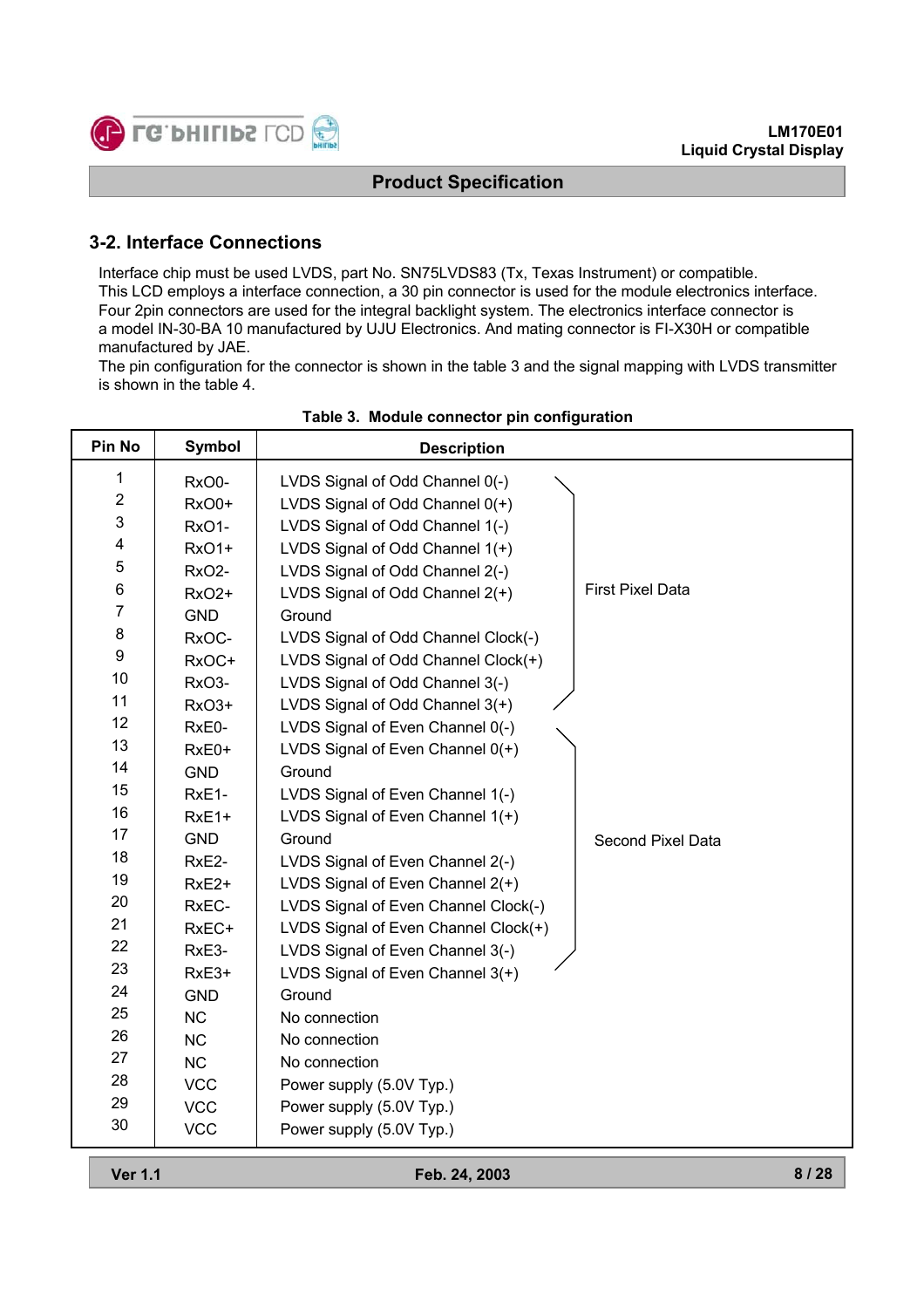



#### **Rear view of LCM**

#### **[ Figure 4 ] Connector diagram**

- Notes: 1. All GND(ground) pins should be connected together and should also be connected to the LCD's metal frame.
	- 2. All  $V_{CC}$ (power input) pins should be connected together.
	- 3. All NC pins should be separated from other signal or power.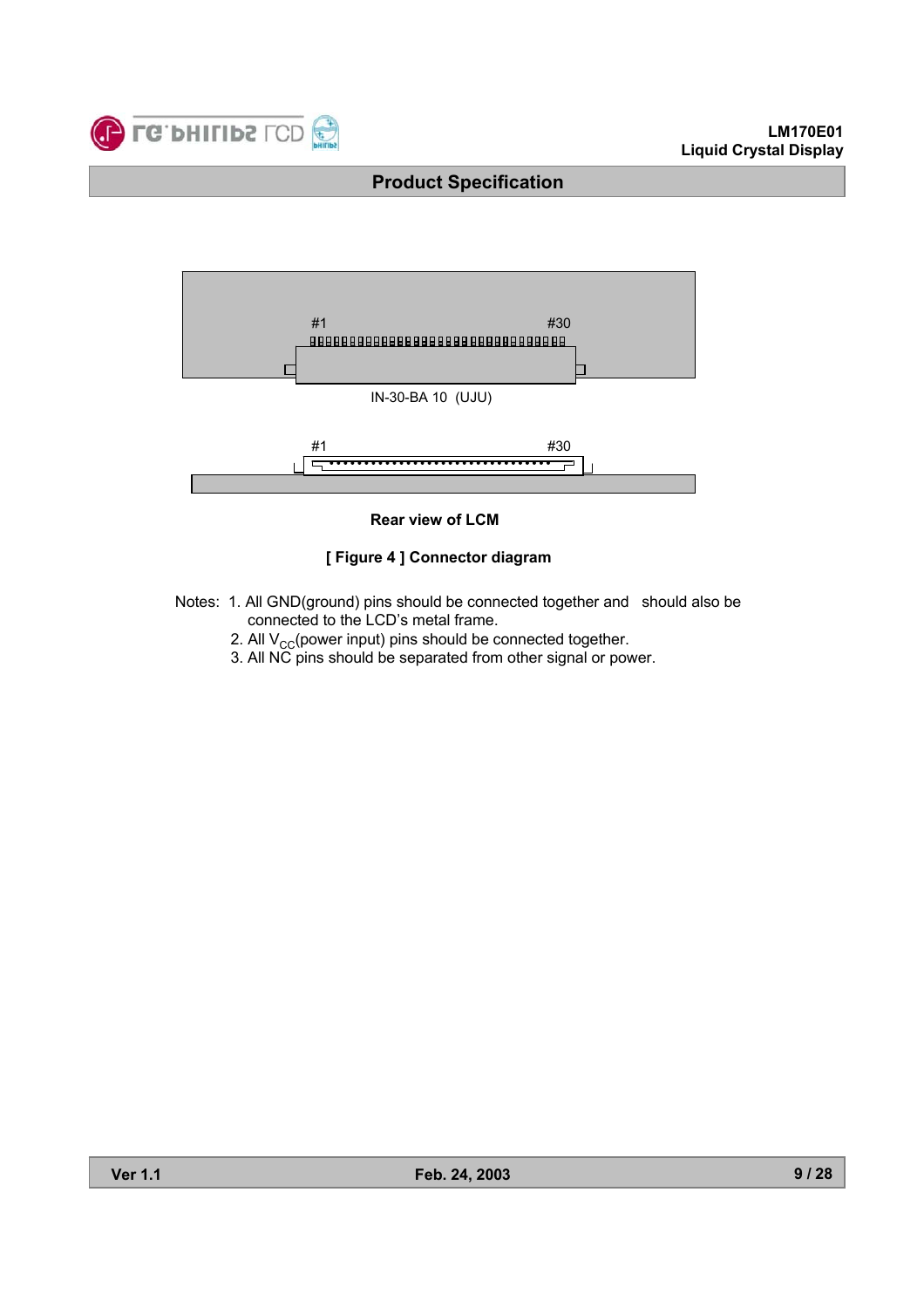

| Pin            | <b>Pin Name</b> | <b>Require Signal</b>      | Pin | Pin Name        | <b>Require Signal</b>                   |
|----------------|-----------------|----------------------------|-----|-----------------|-----------------------------------------|
| $\mathbf{1}$   | <b>VCC</b>      | Power Supply for TTL Input | 29  | <b>GND</b>      | Ground pin for TTL                      |
| 2              | D <sub>5</sub>  | TTL Input(R7)              | 30  | D <sub>26</sub> | TTL Input(DE)                           |
| 3              | D <sub>6</sub>  | TTL Input(R5)              | 31  | <b>TxCLKIN</b>  | TTL Level clock Input                   |
| 4              | D7              | TTL Input(G0)              | 32  | PWR DWN         | Power Down Input                        |
| 5              | <b>GND</b>      | Ground pin for TTL         | 33  | PLL GND         | Ground pin for PLL                      |
| 6              | D <sub>8</sub>  | TTL Input(G1)              | 34  | PLL VCC         | Power Supply for PLL                    |
| $\overline{7}$ | D <sub>9</sub>  | TTL Input(G2)              | 35  | PLL GND         | Ground pin for PLL                      |
| 8              | D <sub>10</sub> | TTL Input(G6)              | 36  | LVDS GND        | Ground pin for LVDS                     |
| 9              | <b>VCC</b>      | Power Supply for TTL Input | 37  | TxOUT3+         | Positive LVDS differential data output3 |
| 10             | D <sub>11</sub> | TTL Input(G7)              | 38  | TxOUT3-         | Negative LVDS differential data output3 |
| 11             | D <sub>12</sub> | TTL Input(G3)              | 39  | TxCLKOUT+       | Positive LVDS differential clock output |
| 12             | D <sub>13</sub> | TTL Input(G4)              | 40  | TxCLKOUT-       | Negative LVDS differential clock output |
| 13             | <b>GND</b>      | Ground pin for TTL         | 41  | TxOUT2+         | Positive LVDS differential data output2 |
| 14             | D14             | TTL Input(G5)              | 42  | TxOUT2-         | Negative LVDS differential data output2 |
| 15             | D <sub>15</sub> | TTL Input(B0)              | 43  | <b>LVDS GND</b> | Ground pin for LVDS                     |
| 16             | D <sub>16</sub> | TTL Input(B6)              | 44  | LVDS VCC        | Power Supply for LVDS                   |
| 17             | <b>VCC</b>      | Power Supply for TTL Input | 45  | TxOUT1+         | Positive LVDS differential data output1 |
| 18             | D <sub>17</sub> | TTL Input(B7)              | 46  | TxOUT1-         | Negative LVDS differential data output1 |
| 19             | D <sub>18</sub> | TTL Input(B1)              | 47  | TxOUT0+         | Positive LVDS differential data output0 |
| 20             | D <sub>19</sub> | TTL Input(B2)              | 48  | TxOUT0-         | Negative LVDS differential data output0 |
| 21             | <b>GND</b>      | Ground pin for TTL Input   | 49  | LVDS GND        | Ground pin for TTL                      |
| 22             | D <sub>20</sub> | TTL Input(B3)              | 50  | D <sub>27</sub> | TTL Input(R6)                           |
| 23             | D <sub>21</sub> | TTL Input(B4)              | 51  | D <sub>0</sub>  | TTL Input(R0)                           |
| 24             | D <sub>22</sub> | TTL Input(B5)              | 52  | D1              | TTL Input(R1)                           |
| 25             | D <sub>23</sub> | TTL Input(RSVD)            | 53  | <b>GND</b>      | Ground pin for TTL                      |
| 26             | <b>VCC</b>      | Power Supply for TTL Input | 54  | D <sub>2</sub>  | TTL Input(R2)                           |
| 27             | D <sub>24</sub> | TTL Input(HSYNC)           | 55  | D <sub>3</sub>  | TTL Input(R3)                           |
| 28             | D <sub>25</sub> | TTL Input(VSYNC)           | 56  | D <sub>4</sub>  | TTL Input(R4)                           |

#### **Table 4. Required signal assignment for Flat Link (TI:SN75LVDS83) Transmitter**

Notes : 1. Refer to LVDS Transmitter Data Sheet for detail descriptions. 2. 7 means MSB and 0 means LSB at R,G,B pixel data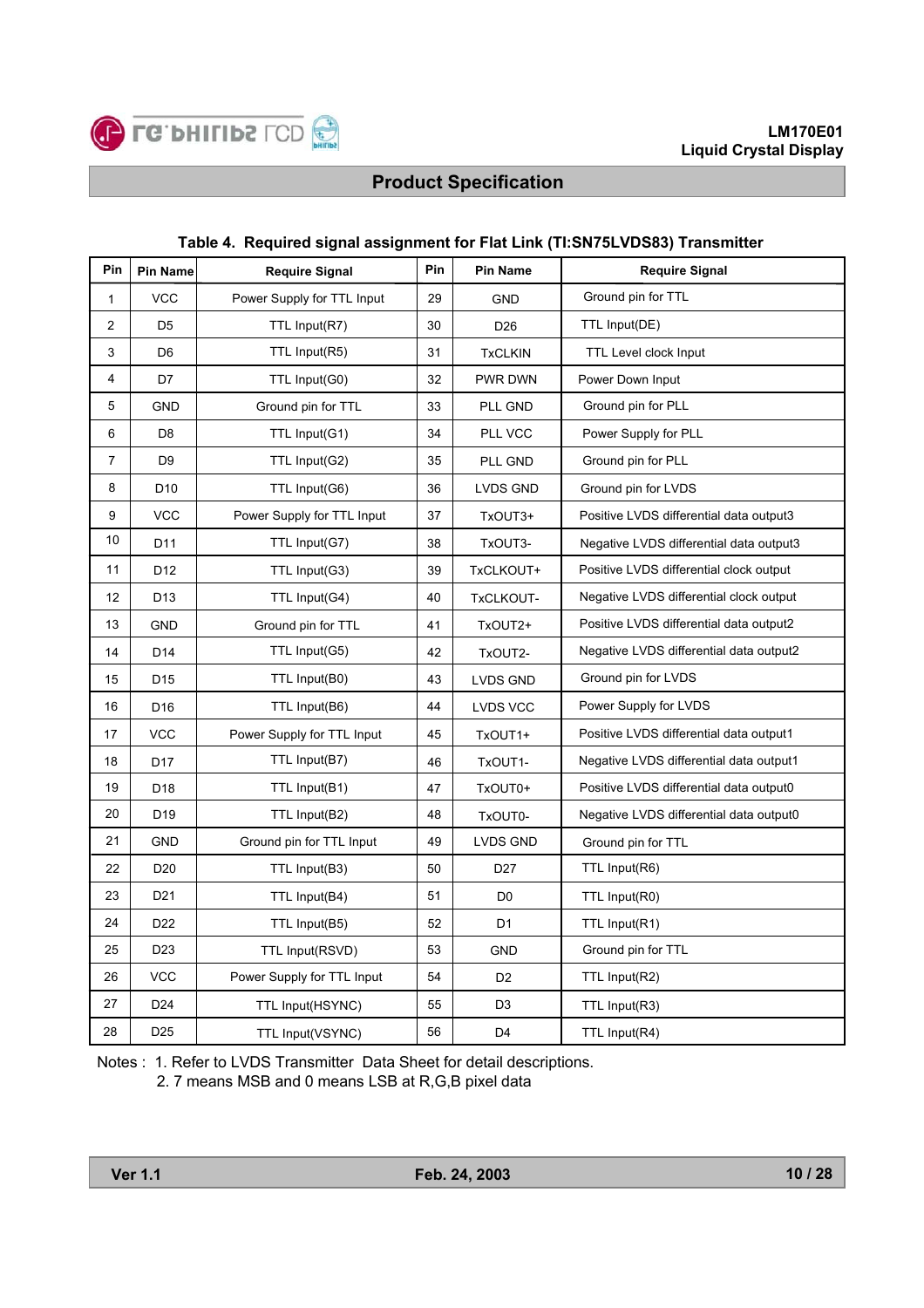

The backlight interface connector is a model BHSR-02VS-1, manufactured by JST. The mating connector part number is SM02B-BHSS-1 or equivalent.

The pin configuration for the connector is shown in the table 5.

| Pin | Symbol | <b>Description</b>    | <b>Notes</b> |
|-----|--------|-----------------------|--------------|
|     | HV     | High Voltage for lamp |              |
|     | _V     | Low Voltage for lamp  | C            |

|  |  |  | Table 5. Backlight connector pin configuration |
|--|--|--|------------------------------------------------|
|--|--|--|------------------------------------------------|

Notes : 1. The high voltage side terminal is colored white or pink. The low voltage side terminal is white or black. 2. The backlight ground should be common with LCD metal frame.



**[ Figure 5 ] Backlight connector view**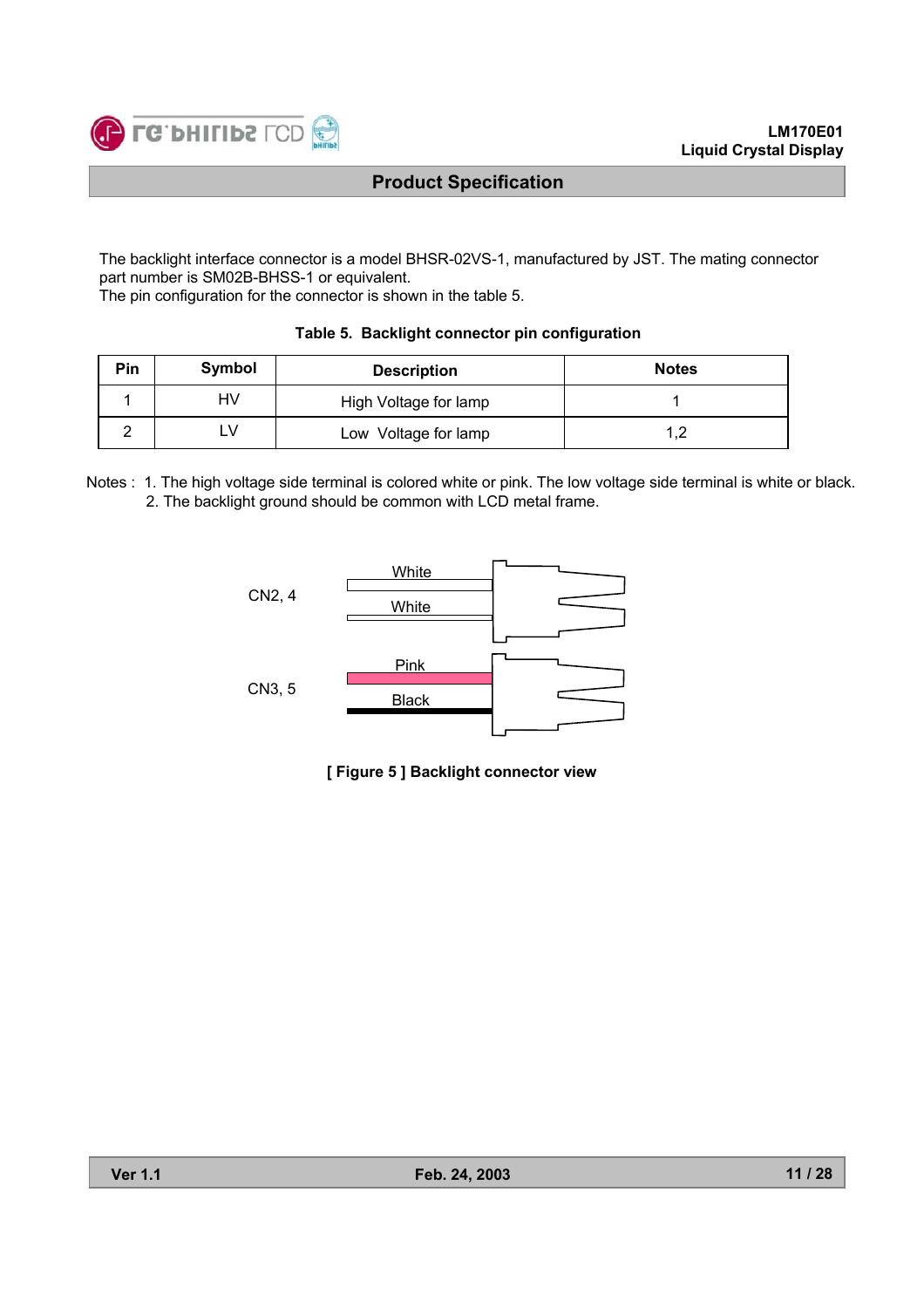

## **3-3. Signal Timing Specifications**

This is the signal timing required at the input of the LVDS Transmitter. All of the interface signal timing should be satisfied with the following specifications for it's proper operation.

|             | <b>Parameter</b>              | <b>Symbol</b>                    | Min.                    | Typ.                     | Max.                     | <b>Unit</b>                          | <b>Notes</b>      |
|-------------|-------------------------------|----------------------------------|-------------------------|--------------------------|--------------------------|--------------------------------------|-------------------|
| <b>Dclk</b> | Period                        | $t_{CLK}$                        | 14.71                   | 18.52                    | 22.22                    | ns                                   |                   |
|             | Frequency                     | $f_{CLK}$                        | 45                      | 54                       | 68                       | <b>MHz</b>                           |                   |
| Hsync       | Period                        | $t_{HP}$                         | 672                     | 844                      | 1022                     | $t_{\scriptscriptstyle{\text{CLK}}}$ | Horizontal period |
|             | Width                         | $t_{WH}$                         | $\bf 8$                 | 56                       | $\overline{\phantom{0}}$ |                                      | should be even    |
|             | Period                        | $t_{\rm VP}$                     | 1032                    | 1066                     | 1536                     | $t_{HP}$                             |                   |
| Vsync       | Width                         | $t_{\text{VV}}$                  | $\overline{2}$          | 3                        | 24                       |                                      |                   |
|             | Frequency                     | $f_V$                            | 50                      | 60                       | 75                       | Hz                                   |                   |
|             | Horizontal Valid              | $t_{HV}$                         | 640                     | 640                      | 640                      |                                      |                   |
|             | <b>Horizontal Back Porch</b>  | $t_{\sf HBP}$                    | $\bf 8$                 | 124                      | $\blacksquare$           | $t_{\scriptscriptstyle{\text{CLK}}}$ |                   |
|             | <b>Horizontal Front Porch</b> | $t_{\scriptscriptstyle \sf HFP}$ | 8                       | 24                       | ÷,                       |                                      |                   |
|             |                               | $\blacksquare$                   |                         |                          |                          |                                      |                   |
| DE          | <b>Vertical Valid</b>         | $t_{VV}$                         | 1024                    | 1024                     | 1024                     |                                      |                   |
| (Data       | Vertical Back Porch           | $t_{\rm VBP}$                    | $\overline{\mathbf{4}}$ | 38                       | 124                      | $t_{HP}$                             |                   |
| Enable)     | <b>Vertical Front Porch</b>   | $t_{\rm VFP}$                    | $\mathbf{1}$            | $\mathbf{1}$             |                          |                                      |                   |
|             |                               | $\blacksquare$                   | $\blacksquare$          | $\blacksquare$           | $\blacksquare$           |                                      |                   |
|             | DE setup time                 | $t_{SI}$                         | $\overline{\mathbf{4}}$ | $\blacksquare$           | $\overline{\phantom{0}}$ | ns                                   | For Dclk          |
|             | DE hold time                  | $t_{HI}$                         | $\overline{\mathbf{4}}$ | $\overline{\phantom{0}}$ | $\overline{\phantom{0}}$ |                                      |                   |
| Data        | Data setup time               | $t_{SD}$                         | $\overline{\mathbf{4}}$ | $\overline{\phantom{0}}$ | $\overline{\phantom{0}}$ |                                      |                   |
|             | Data hold time                | $t_{HD}$                         | $\overline{\mathbf{4}}$ |                          | $\overline{\phantom{0}}$ | ns                                   | For Dclk          |

**Table 6. Timing table**

Notes : 1. Hsync,Vsync mode operation

2. t<sub>HFP</sub> + t<sub>WH</sub> + t<sub>HBP</sub> < t<sub>HV</sub>

3. No variation of the total number of Hsync and DE in frame is required for normal operation.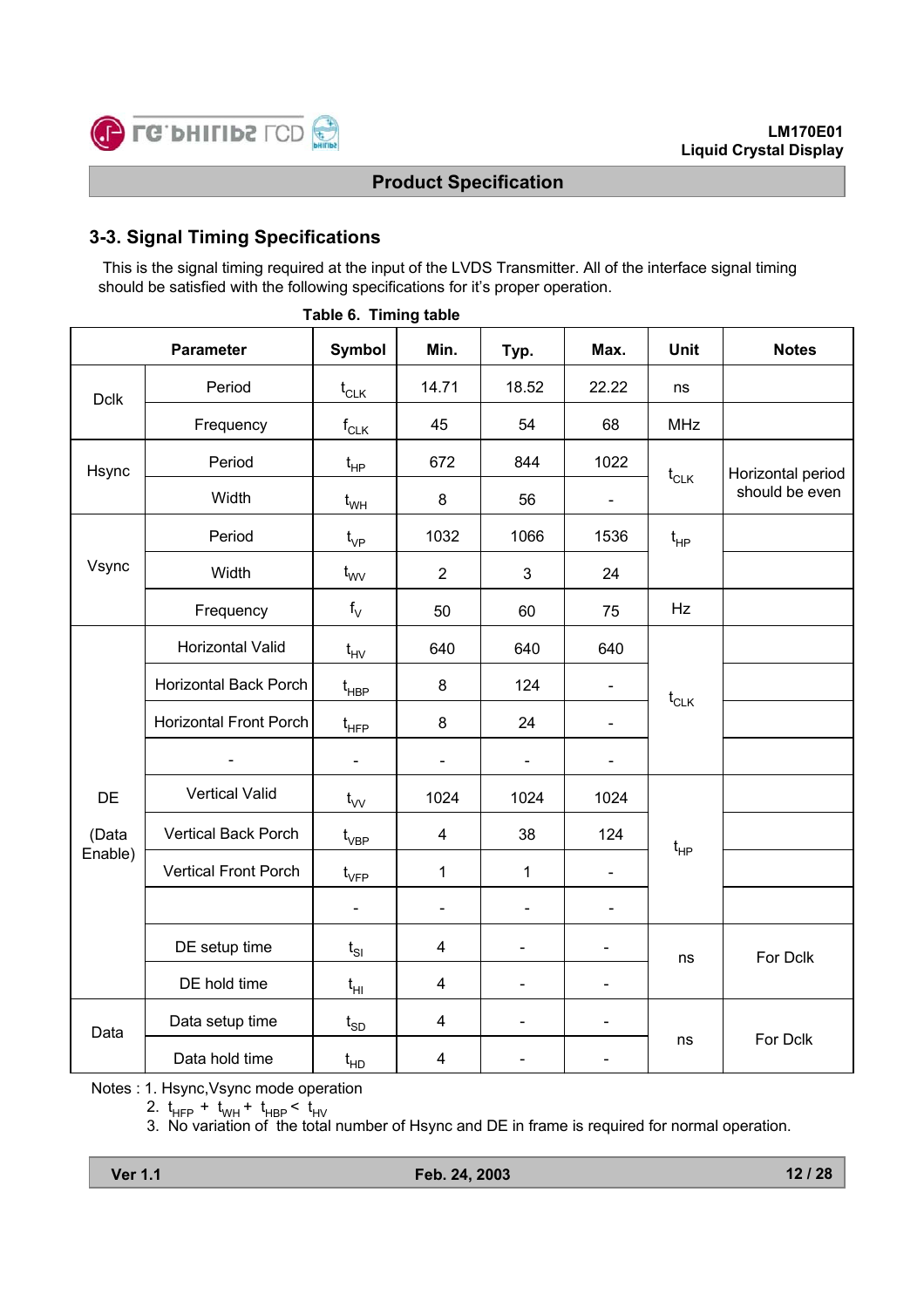

## **3-4. Signal Timing Waveforms**



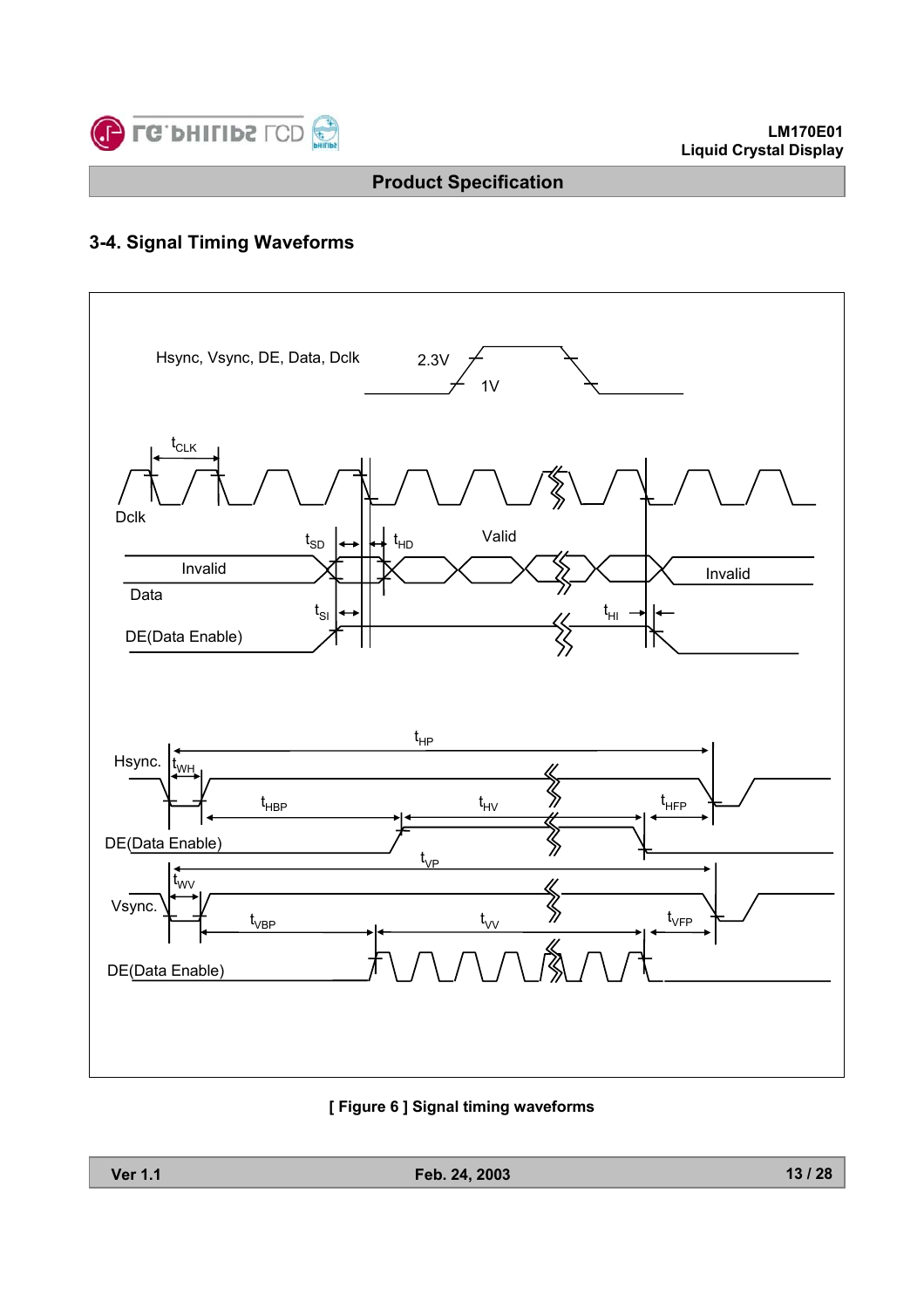

## **3-5. Color Input Data Reference**

The brightness of each primary color(red,green and blue) is based on the 8-bit gray scale data input for the color ; the higher the binary input, the brighter the color. The table below provides a reference for color versus data input.

|                 |                                                                                                      |                            |                                                                         |                                                    |                                              |                                                                  |                                       |                                                        |                                              |                                                                          |                                                                               | Input color data                             |                                                           |                                                        |                                                                  |                                              |                                    |                                                           |                                                        |                                                                                                |                                                        |                                                    |                                                                |                                                          |                                                                         |
|-----------------|------------------------------------------------------------------------------------------------------|----------------------------|-------------------------------------------------------------------------|----------------------------------------------------|----------------------------------------------|------------------------------------------------------------------|---------------------------------------|--------------------------------------------------------|----------------------------------------------|--------------------------------------------------------------------------|-------------------------------------------------------------------------------|----------------------------------------------|-----------------------------------------------------------|--------------------------------------------------------|------------------------------------------------------------------|----------------------------------------------|------------------------------------|-----------------------------------------------------------|--------------------------------------------------------|------------------------------------------------------------------------------------------------|--------------------------------------------------------|----------------------------------------------------|----------------------------------------------------------------|----------------------------------------------------------|-------------------------------------------------------------------------|
|                 | Color                                                                                                | <b>MSB</b>                 |                                                                         |                                                    |                                              | <b>Red</b>                                                       |                                       |                                                        | <b>LSB</b>                                   |                                                                          | <b>MSB</b>                                                                    |                                              |                                                           | Green                                                  |                                                                  |                                              | <b>LSB</b>                         | <b>MSB</b>                                                |                                                        |                                                                                                |                                                        |                                                    | <b>Blue</b>                                                    |                                                          | <b>LSB</b>                                                              |
|                 |                                                                                                      |                            |                                                                         |                                                    |                                              | R <sub>3</sub>                                                   |                                       |                                                        | R <sub>0</sub>                               |                                                                          |                                                                               |                                              |                                                           |                                                        |                                                                  |                                              |                                    |                                                           |                                                        |                                                                                                |                                                        |                                                    | B <sub>2</sub>                                                 |                                                          | B <sub>0</sub>                                                          |
|                 |                                                                                                      | R7                         | R <sub>6</sub>                                                          | R <sub>5</sub>                                     | R <sub>4</sub>                               |                                                                  | R <sub>2</sub>                        | R <sub>1</sub>                                         |                                              | G7                                                                       | G <sub>6</sub>                                                                | G5                                           | G <sub>4</sub>                                            | G <sub>3</sub>                                         | G <sub>2</sub>                                                   | G1lG0                                        |                                    | <b>B7</b>                                                 | B <sub>6</sub>                                         | B <sub>5</sub>                                                                                 | <b>B4</b>                                              | B <sub>3</sub>                                     |                                                                | <b>B1</b>                                                |                                                                         |
| Basic<br>colors | <b>Black</b><br>Red(255)<br>Green(255)<br><b>Blue(255)</b>                                           | 0<br>1<br>0<br>0           | 0<br>1<br>0<br>0                                                        | 0<br>1<br>$\mathsf{O}\xspace$<br>0                 | 0<br>1<br>0<br>0                             | 0<br>1<br>$\mathbf 0$<br>0                                       | 0<br>1<br>0<br>0                      | 0<br>1<br>0<br>0                                       | 0<br>1<br>0<br>0                             | 0<br>0<br>1<br>$\mathsf{O}\xspace$                                       | 0<br>0<br>1<br>0                                                              | 0<br>0<br>1<br>0                             | $\mathbf 0$<br>0<br>1<br>$\mathbf 0$                      | 0<br>0<br>1<br>0                                       | 0<br>$\mathbf 0$<br>1<br>$\mathbf 0$                             | 0<br>0<br>1<br>0                             | 0<br>0<br>1<br>$\mathsf{O}\xspace$ | $\mathbf 0$<br>$\mathbf 0$<br>$\mathbf 0$<br>1            | 0<br>0<br>0<br>1                                       | 0<br>0<br>0<br>1                                                                               | 0<br>$\mathbf 0$<br>$\mathbf 0$<br>1                   | 0<br>$\mathbf 0$<br>$\mathbf 0$<br>1               | $\mathbf 0$<br>0<br>$\mathbf 0$<br>1                           | 0<br>0<br>0<br>1                                         | 0<br>0<br>0<br>1                                                        |
|                 | Cyan<br>Magenta<br>Yellow<br>White                                                                   | 0<br>1<br>1<br>1           | 0<br>1<br>1<br>1                                                        | 0<br>1<br>1<br>1                                   | 0<br>1<br>1<br>1                             | 0<br>1<br>1<br>1                                                 | 0<br>1<br>1<br>1                      | 0<br>1<br>1<br>1                                       | 0<br>1<br>1<br>1                             | 1<br>0<br>1<br>1                                                         | 1<br>0<br>1<br>1                                                              | 1<br>0<br>1<br>1                             | 1<br>0<br>1<br>1                                          | 1<br>0<br>1<br>1                                       | 1<br>0<br>1<br>1                                                 | 1<br>0<br>1<br>1                             | 1<br>0<br>1<br>1                   | 1<br>1<br>0<br>1                                          | 1<br>1<br>0<br>1                                       | 1<br>1<br>0<br>1                                                                               | 1<br>1<br>0<br>1                                       | 1<br>1<br>$\mathbf 0$<br>1                         | 1<br>1<br>0<br>1                                               | 1<br>1<br>0<br>1                                         | 1<br>1<br>0<br>1                                                        |
| Red             | Red(000) dark<br>Red(001)<br>Red(002)<br>Red(253)                                                    | 0<br>0<br>0<br>1           | 0<br>0<br>0<br>$\ddot{\cdot}$<br>1                                      | 0<br>0<br>0<br>t<br>1                              | 0<br>0<br>0<br>$\ddot{\cdot}$<br>1           | 0<br>0<br>0<br>$\ddot{\cdot}$<br>1                               | 0<br>0<br>0<br>İ<br>1                 | 0<br>0<br>1<br>$\ddot{\phantom{a}}$<br>0               | 0<br>1<br>0<br>$\ddot{\cdot}$<br>1           | 0<br>0<br>$\mathbf 0$<br>Î.<br>$\mathbf 0$                               | 0<br>0<br>0<br>$\mathbf 0$                                                    | 0<br>0<br>0<br>$\ddot{\cdot}$<br>0           | 0<br>0<br>0<br>0                                          | 0<br>0<br>0<br>$\ddot{\cdot}$<br>0                     | 0<br>0<br>0<br>$\ddot{\cdot}$<br>0                               | 0<br>0<br>0<br>0                             | 0<br>0<br>0<br>0                   | 0<br>0<br>$\mathbf 0$<br>$\bullet$<br>$\mathbf 0$         | 0<br>0<br>0<br>$\ddot{\cdot}$<br>0                     | 0<br>0<br>0<br>$\ddot{\cdot}$<br>0                                                             | 0<br>0<br>$\mathbf 0$<br>$\ddot{\cdot}$<br>$\mathbf 0$ | 0<br>0<br>0<br>$\ddot{\cdot}$<br>0                 | 0<br>0<br>0<br>$\ddot{\cdot}$<br>0                             | 0<br>0<br>0<br>t<br>0                                    | 0<br>0<br>0<br>0                                                        |
|                 | Red(254)<br>Red(255) bright                                                                          | 1<br>1                     | 1<br>1                                                                  | 1<br>1                                             | 1<br>1                                       | 1<br>1                                                           | 1<br>1                                | 1<br>1                                                 | 0<br>1                                       | $\mathbf 0$<br>$\mathbf 0$                                               | 0<br>$\Omega$                                                                 | 0<br>0                                       | 0<br>0                                                    | 0<br>0                                                 | 0<br>0                                                           | 0<br>0                                       | 0<br>0                             | 0<br>0                                                    | 0<br>0                                                 | 0<br>0                                                                                         | 0<br>0                                                 | 0<br>0                                             | 0<br>0                                                         | 0<br>0                                                   | 0<br>0                                                                  |
| Green           | Green(000)dark<br>Green(001)<br>Green(002)<br>Green(253)<br>Green(254)<br>Green(255)bright           | 0<br>0<br>0<br>0<br>0<br>0 | 0<br>$\mathbf 0$<br>0<br>$\cdot$<br>$\ddot{\phantom{a}}$<br>0<br>0<br>0 | 0<br>0<br>0<br>$\ddot{\cdot}$<br>0<br>0<br>0       | 0<br>0<br>0<br>$\ddot{\cdot}$<br>0<br>0<br>0 | 0<br>0<br>0<br>$\ddot{\cdot}$<br>$\mathbf 0$<br>$\mathbf 0$<br>0 | 0<br>0<br>0<br>ä,<br>0<br>0<br>0      | 0<br>0<br>0<br>$\ddot{\cdot}$<br>0<br>0<br>0           | 0<br>0<br>0<br>$\blacksquare$<br>0<br>0<br>0 | $\mathbf 0$<br>$\mathbf 0$<br>0<br>$\bullet$<br>1<br>1<br>1              | $\mathbf 0$<br>$\mathbf 0$<br>$\overline{0}$<br>$\ddot{\cdot}$<br>1<br>1<br>1 | 0<br>0<br>0<br>$\blacksquare$<br>1<br>1<br>1 | 0<br>0<br>$\overline{0}$<br>$\ddot{\cdot}$<br>1<br>1<br>1 | 0<br>0<br>$\mathbf 0$<br>$\ddot{\cdot}$<br>1<br>1<br>1 | $\mathbf 0$<br>0<br>$\mathbf 0$<br>$\blacksquare$<br>1<br>1<br>1 | 0<br>0<br>1<br>$\ddot{\cdot}$<br>0<br>1<br>1 | 0<br>1<br>0<br>1<br>0<br>1         | 0<br>0<br>0<br>$\blacksquare$<br>0<br>0<br>$\overline{0}$ | $\mathbf 0$<br>0<br>0<br>$\ddot{\cdot}$<br>0<br>0<br>0 | 0<br>$\mathbf 0$<br>$\mathbf 0$<br>$\ddot{\cdot}$<br>$\mathbf 0$<br>$\mathbf 0$<br>$\mathbf 0$ | 0<br>0<br>0<br>×,<br>0<br>0<br>$\mathbf 0$             | 0<br>0<br>0<br>ä,<br>0<br>0<br>0                   | 0<br>$\pmb{0}$<br>$\mathbf 0$<br>$\ddot{\cdot}$<br>0<br>0<br>0 | $\mathbf 0$<br>$\mathbf 0$<br>0<br>0<br>0<br>$\mathbf 0$ | 0<br>$\mathbf 0$<br>$\mathbf 0$<br>İ<br>0<br>$\mathbf 0$<br>$\mathbf 0$ |
| <b>Blue</b>     | Blue(000) dark<br>Blue(001)<br>Blue(002)<br><b>Blue(253)</b><br><b>Blue(254)</b><br>Blue(255) bright | 0<br>0<br>0<br>0<br>0<br>0 | 0<br>$\mathbf 0$<br>0<br>$\pmb{0}$<br>0<br>0                            | 0<br>0<br>0<br>Ĭ.<br>$\mathsf{O}\xspace$<br>0<br>0 | 0<br>0<br>0<br>$\ddot{\cdot}$<br>0<br>0<br>0 | $\mathbf 0$<br>0<br>0<br>$\ddot{\cdot}$<br>$\mathbf 0$<br>0<br>0 | 0<br>0<br>0<br>$\cdot$<br>0<br>0<br>0 | 0<br>0<br>0<br>$\ddot{\cdot}$<br>$\mathbf 0$<br>0<br>0 | 0<br>0<br>0<br>$\ddot{\cdot}$<br>0<br>0<br>0 | $\pmb{0}$<br>$\mathbf 0$<br>0<br>$\blacksquare$<br>$\mathbf 0$<br>0<br>0 | $\mathbf 0$<br>0<br>0<br>$\ddot{\cdot}$<br>$\pmb{0}$<br>0<br>0                | 0<br>0<br>0<br>0<br>0<br>0                   | 0<br>0<br>0<br>$\cdot$<br>$\mathbf 0$<br>0<br>0           | 0<br>0<br>0<br>$\ddot{\cdot}$<br>$\pmb{0}$<br>0<br>0   | $\pmb{0}$<br>$\pmb{0}$<br>$\mathbf 0$<br>$\cdot$<br>0<br>0<br>0  | 0<br>0<br>0<br>$\ddot{\cdot}$<br>0<br>0<br>0 | 0<br>0<br>0<br>0<br>0<br>0         | $\mathbf 0$<br>$\mathbf 0$<br>0<br>1<br>1<br>1            | 0<br>0<br>0<br>$\ddot{\cdot}$<br>1<br>1<br>1           | $\mathbf 0$<br>$\mathbf 0$<br>0<br>$\blacksquare$<br>1<br>1<br>1                               | $\mathbf 0$<br>$\mathbf 0$<br>0<br>1<br>1<br>1         | 0<br>0<br>0<br>$\bullet$<br>$\cdot$<br>1<br>1<br>1 | 0<br>0<br>0<br>$\bullet$<br>l,<br>1<br>1<br>1                  | 0<br>0<br>1<br>٠<br>0<br>1<br>1                          | 0<br>1<br>0<br>ä,<br>1<br>0<br>1                                        |

|  |  |  | Table 7. Color data reference |
|--|--|--|-------------------------------|
|--|--|--|-------------------------------|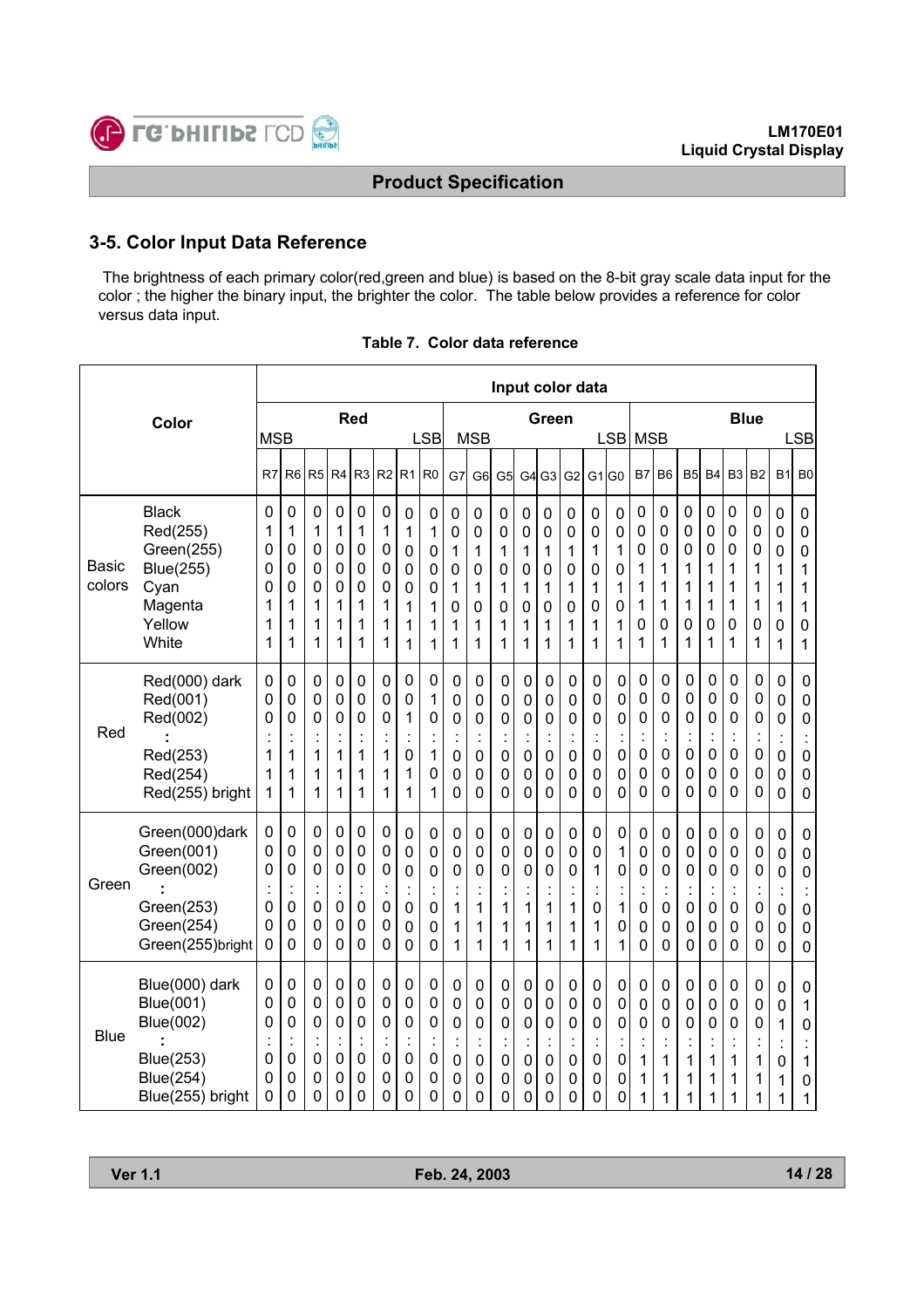

## **3-6. Power Sequence**



**[ Figure 7 ] Power sequence**

| <b>Parameter</b>                                           | Min.                       | Typ. | <b>Units</b>   |                            |  |
|------------------------------------------------------------|----------------------------|------|----------------|----------------------------|--|
| $T_{2}$<br>$\mathsf{T}_3$<br>$\mathsf{T}_4$<br>$T_{\bf 5}$ | 0.01<br>200<br>200<br>0.01 |      | 10<br>50<br>50 | ms<br>ms<br>ms<br>ms<br>ms |  |
| 6 ا                                                        | 0.01                       |      | 10             | ms<br>S                    |  |

|  | Table 8. Power sequence time delay |  |  |
|--|------------------------------------|--|--|
|  |                                    |  |  |

- Notes : 1. Please avoid floating state of interface signal at invalid period.
	- 2. When the interface signal is invalid, be sure to pull down the power supply for LCD  $V_{CC}$  to 0V.
	- 3. Lamp power must be turn on after power supply for LCD and interface signals are valid.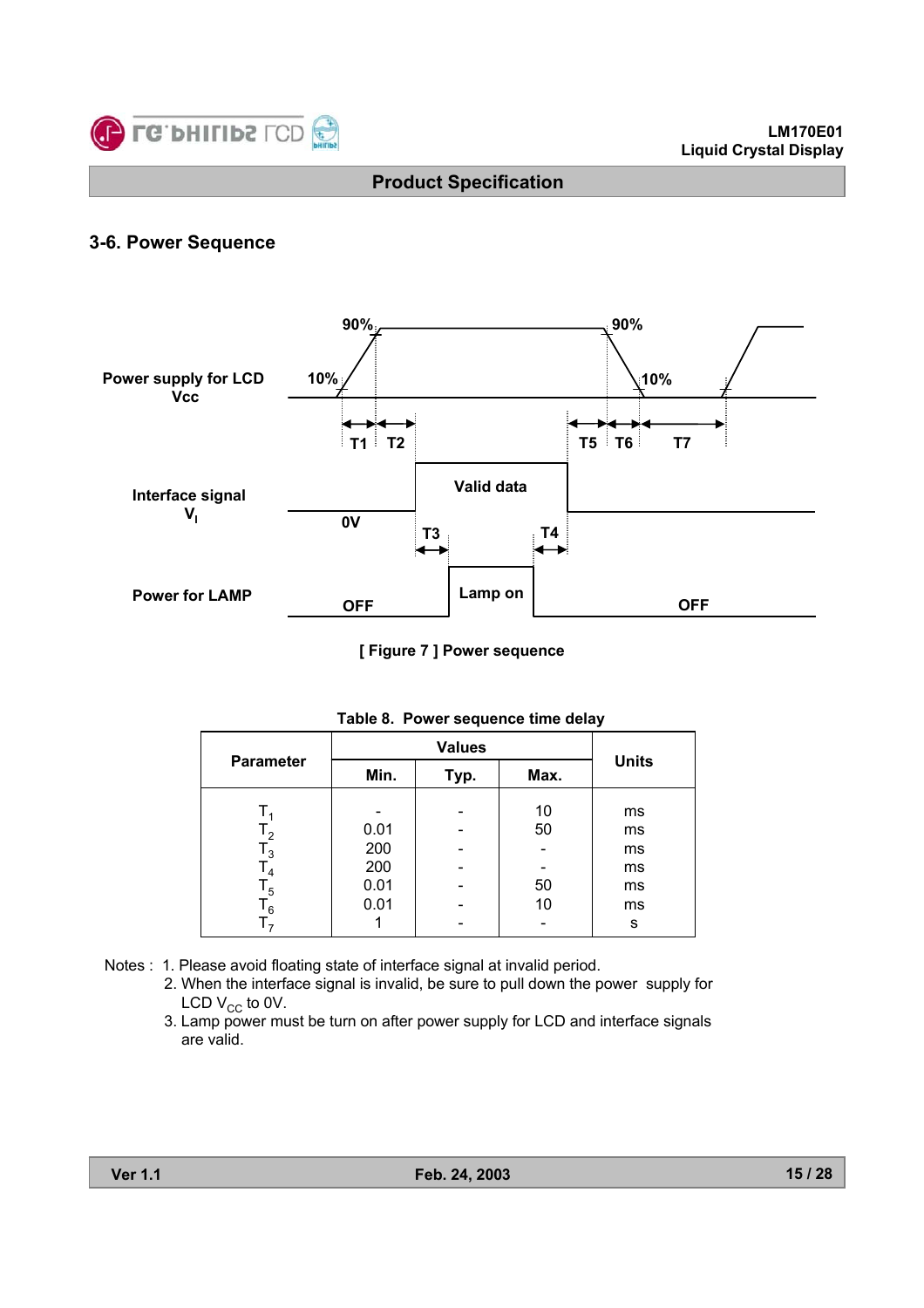

## **3-7. V<sub>cc</sub> Power Dip Condition**



**[ Figure 8 ] Power dip condition**

1) Dip condition

 $3.5V \leq V_{CC}$  4.5V,  $t_d \leq 20$ ms

## 2)  $V_{CC}$  3.5V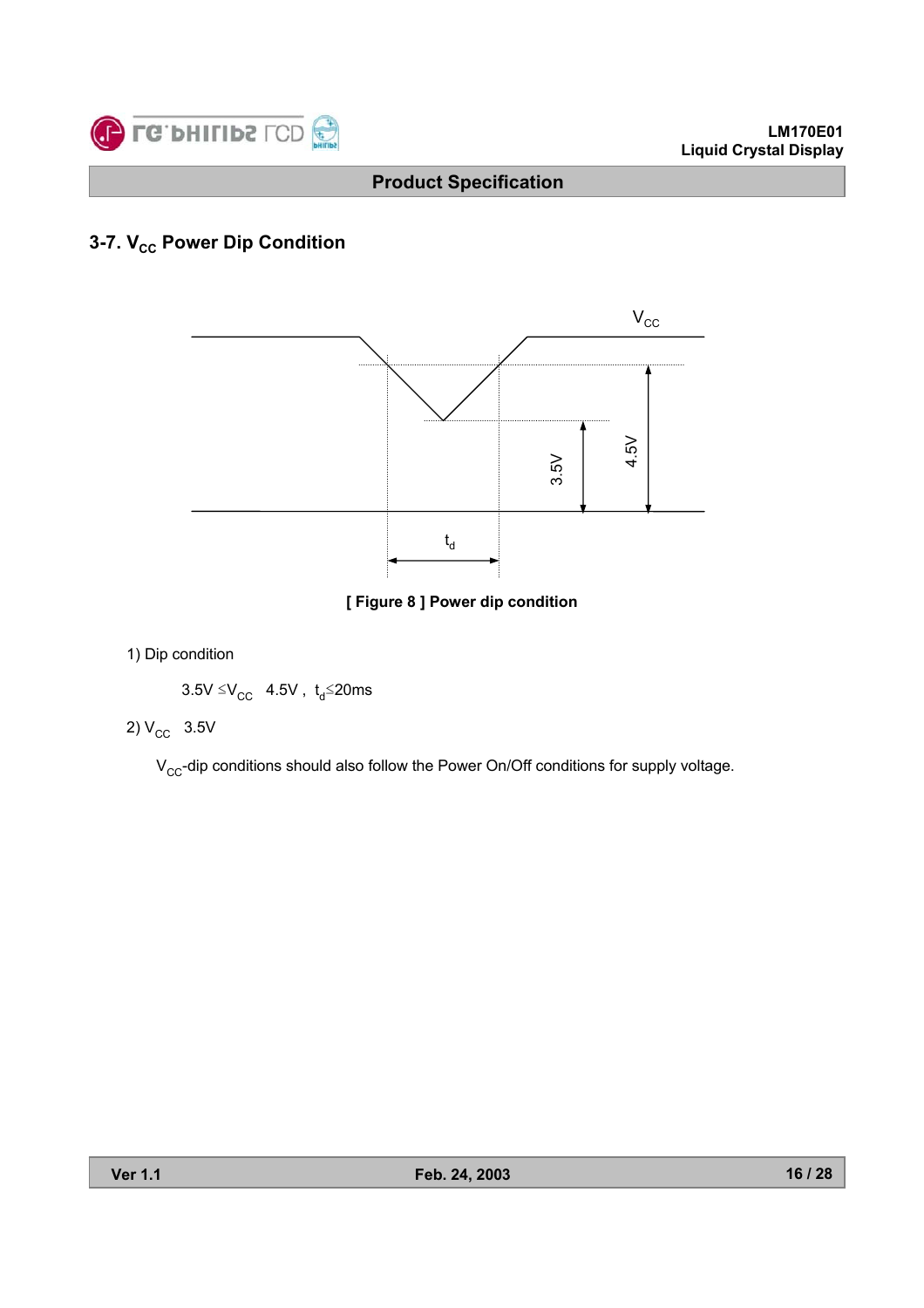

### **4. Optical Specifications**

Optical characteristics are determined after the unit has been 'ON' and stable for approximately 30 minutes in a dark environment at 25 °C. The values specified are measured at an approximate distance 50cm from the LCD surface at a viewing angle of  $\Phi$  and  $\theta$  equal to 0 °.

Figure. 9 presents additional information concerning the measurement equipment and method.



**[Figure 9] Optical characteristic measurement equipment and method**

**Table 9. Optical characteristics**

(Ta=25  $^{\circ}$ C, V<sub>CC</sub>=5.0V, f<sub>V</sub>=60Hz Dclk=54MHz,

|                                                                                                                                                                 |                                                    |                                           |                                           | $IPl = 6.5 mArms$                         |                   |                         |
|-----------------------------------------------------------------------------------------------------------------------------------------------------------------|----------------------------------------------------|-------------------------------------------|-------------------------------------------|-------------------------------------------|-------------------|-------------------------|
| <b>Parameter</b>                                                                                                                                                | <b>Symbol</b>                                      |                                           | <b>Values</b>                             |                                           | <b>Units</b>      | <b>Notes</b>            |
|                                                                                                                                                                 |                                                    | Min.                                      | Typ.                                      | Max.                                      |                   |                         |
| Contrast ratio                                                                                                                                                  | <b>CR</b>                                          | 300                                       | 450                                       |                                           |                   | 1                       |
| Surface luminance, white                                                                                                                                        | $L_{WH}$                                           | 200                                       | 250                                       |                                           | cd/m <sup>2</sup> | $\overline{2}$          |
| Luminance uniformity                                                                                                                                            | $L_{5}$                                            |                                           |                                           | 1.3                                       |                   | 3                       |
| Response time<br>Rise time<br>Decay time                                                                                                                        | Tr<br>$Tr_R$<br>$Tr_{D}^{}$                        |                                           | 16<br>$\overline{2}$<br>14                | 30<br>6<br>24                             | ms                | $\overline{\mathbf{4}}$ |
| CIE color coordinates<br>Red<br>Green                                                                                                                           | XR<br><b>YR</b><br>XG                              | 0.611<br>0.312<br>0.262                   | 0.641<br>0.342<br>0.292                   | 0.671<br>0.372<br>0.322                   |                   |                         |
| <b>Blue</b><br>White                                                                                                                                            | YG<br>XB<br>YB<br><b>XW</b><br>YW                  | 0.581<br>0.117<br>0.038<br>0.283<br>0.299 | 0.611<br>0.147<br>0.068<br>0.313<br>0.329 | 0.641<br>0.177<br>0.098<br>0.343<br>0.359 |                   |                         |
| Viewing angle (by $CR \ge 10$ )<br>X axis, right( $\phi$ =0°)<br>X axis, left ( $\phi$ =180°)<br>Y axis, up ( $\phi$ =90°)<br>Y axis, down ( $\phi$ =270°)      | $\theta$ r<br>$\theta$<br>$\theta$ u<br>$\theta$ d | 60<br>60<br>50<br>45                      | 70<br>70<br>60<br>60                      |                                           | degree            | 5                       |
| Viewing angle (by $CR \ge 5$ )<br>X axis, right( $\phi$ =0 <sup>°</sup> )<br>X axis, left ( $\phi$ =180°)<br>Y axis, up (≬=90°)<br>Y axis, down ( $\phi$ =270°) | $\theta$ r<br>$\theta$<br>$\theta$ u<br>$\theta$ d | 70<br>70<br>60<br>55                      | 80<br>80<br>70<br>70                      |                                           | degree            |                         |
| Relative brightness<br>Luminance uniformity (TCO99)                                                                                                             |                                                    | $\blacksquare$                            |                                           | 1.7                                       |                   | 6<br>Figure 10          |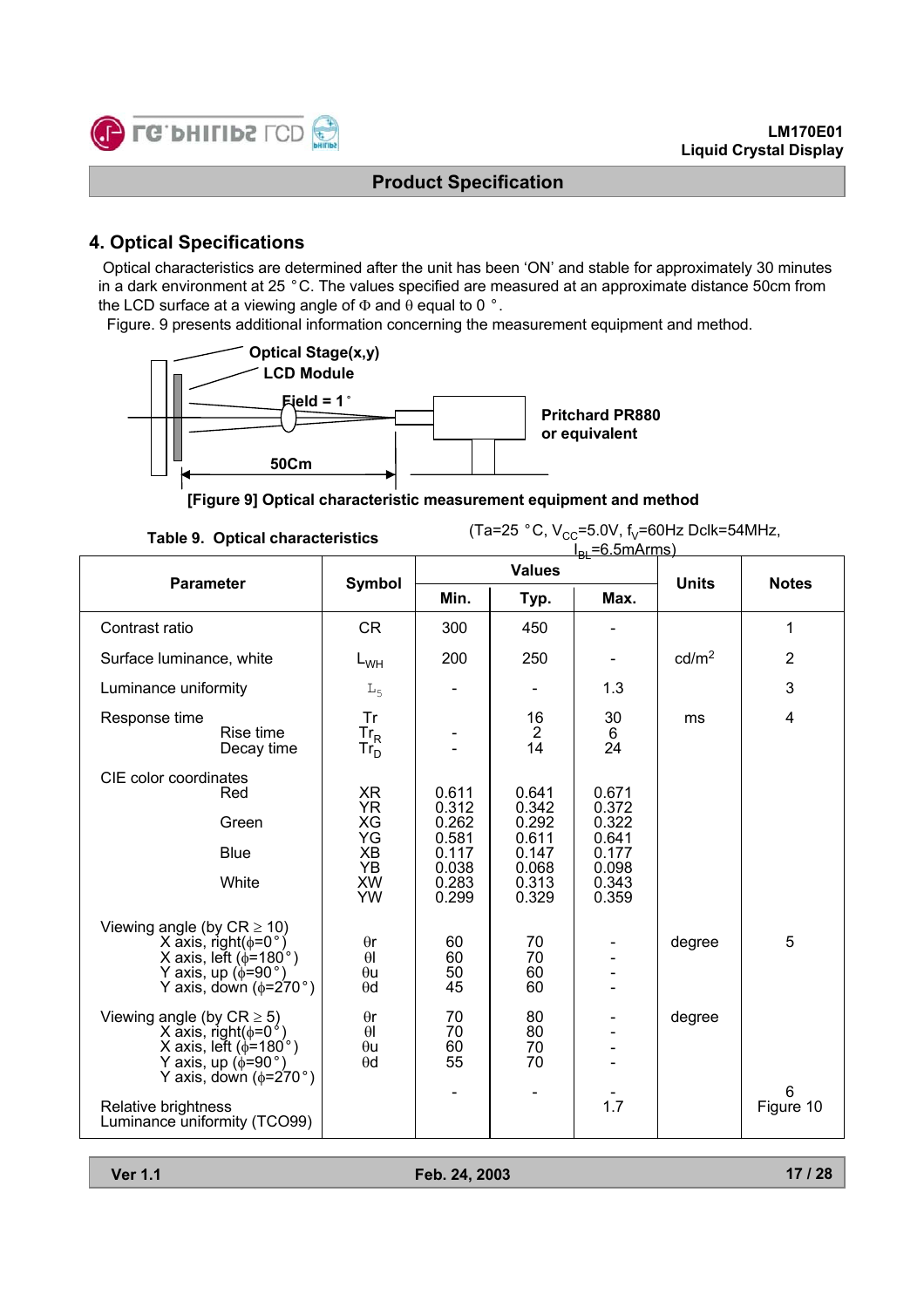

Notes : 1. Contrast ratio(CR) is defined mathematically as :

Surface luminance with all white pixels

Contrast ratio =

Surface luminance with all black pixels

- 2. Surface luminance is the center point across the LCD surface 50cm from the surface with all pixels displaying white. For more information see [ Figure 10 ]. When  $I_{BL}$ =6.5mA, L<sub>WH</sub>=200cd/m<sup>2</sup>(Min.) 250cd/m<sup>2</sup>(Typ.)
- 3. The uniformity in surface luminance,  $L_5$  is determined by measuring  $L_{ON}$  at any point in test area. But the management of  $L_5$  is determined by measuring Lon at each test position 1 through 5, and then dividing the maximum  $L_{ON}$  of 5 points luminance by minimum  $L_{ON}$  of 5 points luminance. For more information see [ Figure 10 ].  $L_5$ = Maximum (L<sub>ON1</sub>,L<sub>ON2</sub>, ….. L<sub>ON5</sub>) ÷ Minimum (L<sub>ON1</sub>,L<sub>ON2</sub>, ….. L<sub>ON5</sub>)
- 4. Response time is the time required for the display to transition from white to black(Rise Time,  $Tr_R$ ) and from black to white(Decay Time,  $Tr_D$ ). For additional information see [ Figure 11 ]. The sampling rate is 2,500 sample/sec.
- 5. Viewing angle is the angle at which the contrast ratio is greater than 10. The angles are determined for the horizontal or x axis and the vertical or y axis with respect to the z axis which is normal to the LCD surface. For more information see Figure 12 .

|                   | Table 10. Gray scale   |
|-------------------|------------------------|
| <b>Gray level</b> | Luminance(%)<br>(Typ.) |
| L <sub>0</sub>    | 0.22                   |
| L31               | 0.76                   |
| L63               | 5.06                   |
| L95               | 12.2                   |
| L <sub>127</sub>  | 24.6                   |
| L <sub>159</sub>  | 41.3                   |
| L <sub>191</sub>  | 61.9                   |
| L <sub>223</sub>  | 86.7                   |
| L <sub>255</sub>  | 100                    |

6. Gray scale specification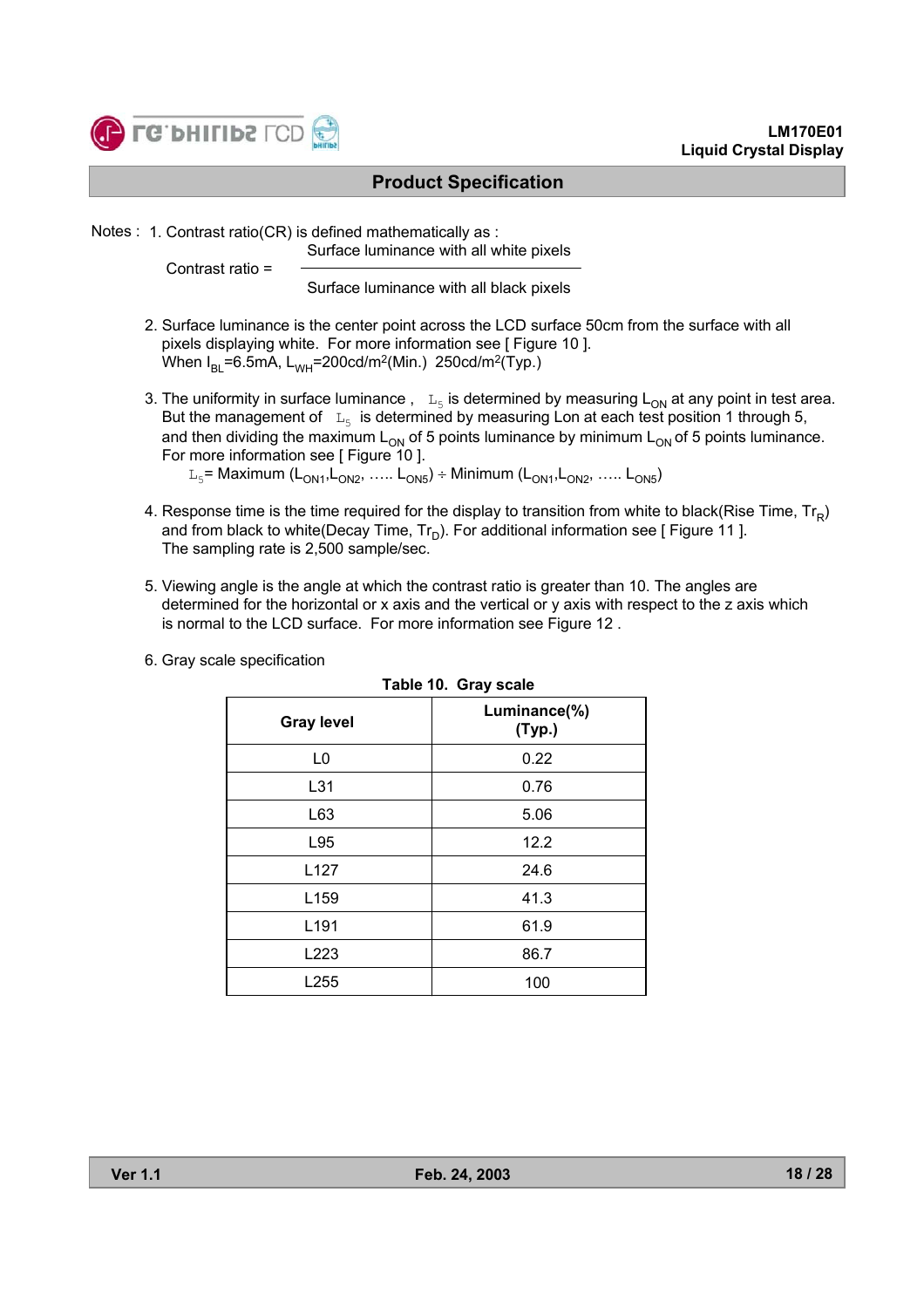

#### **Figure 10. Luminance measuring point**



<Measuring point for luminance variation> <Measuring point for surface luminance>



 $\leq$  Luminance Uniformity - angular – dependent (L<sub>R</sub>)  $\geq$ 

TCO '99 Certification requirements and test methods for environmental labelling of Display [Flat] report No.2 (Luminance uniformity- angular – dependent)



#### **Figure 11. Response time**

The response time is defined as the following Figure and shall be measured by switching the input signal for "black" and "white".

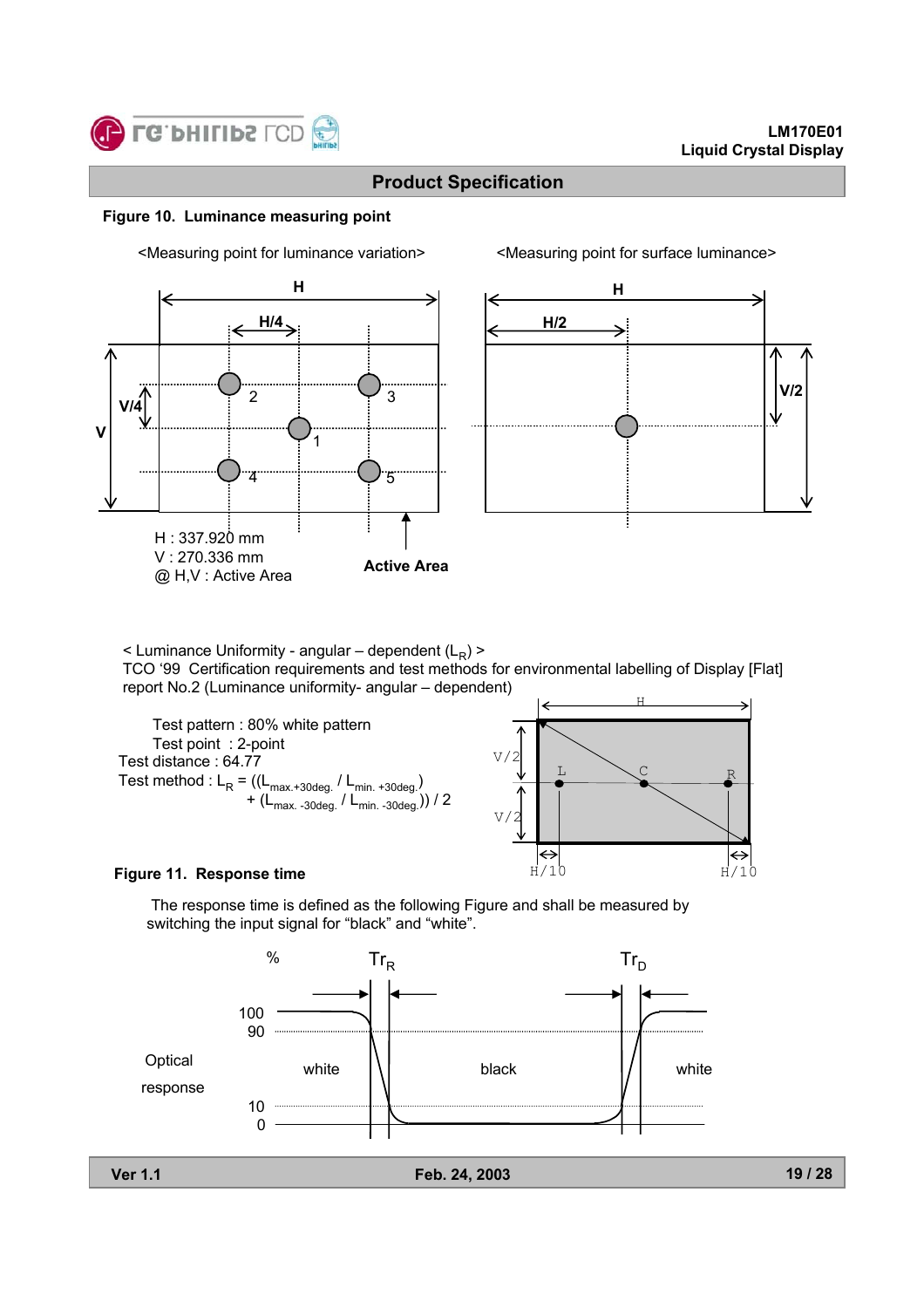

#### **Figure 12. Viewing angle**

<Dimension of viewing angle range>

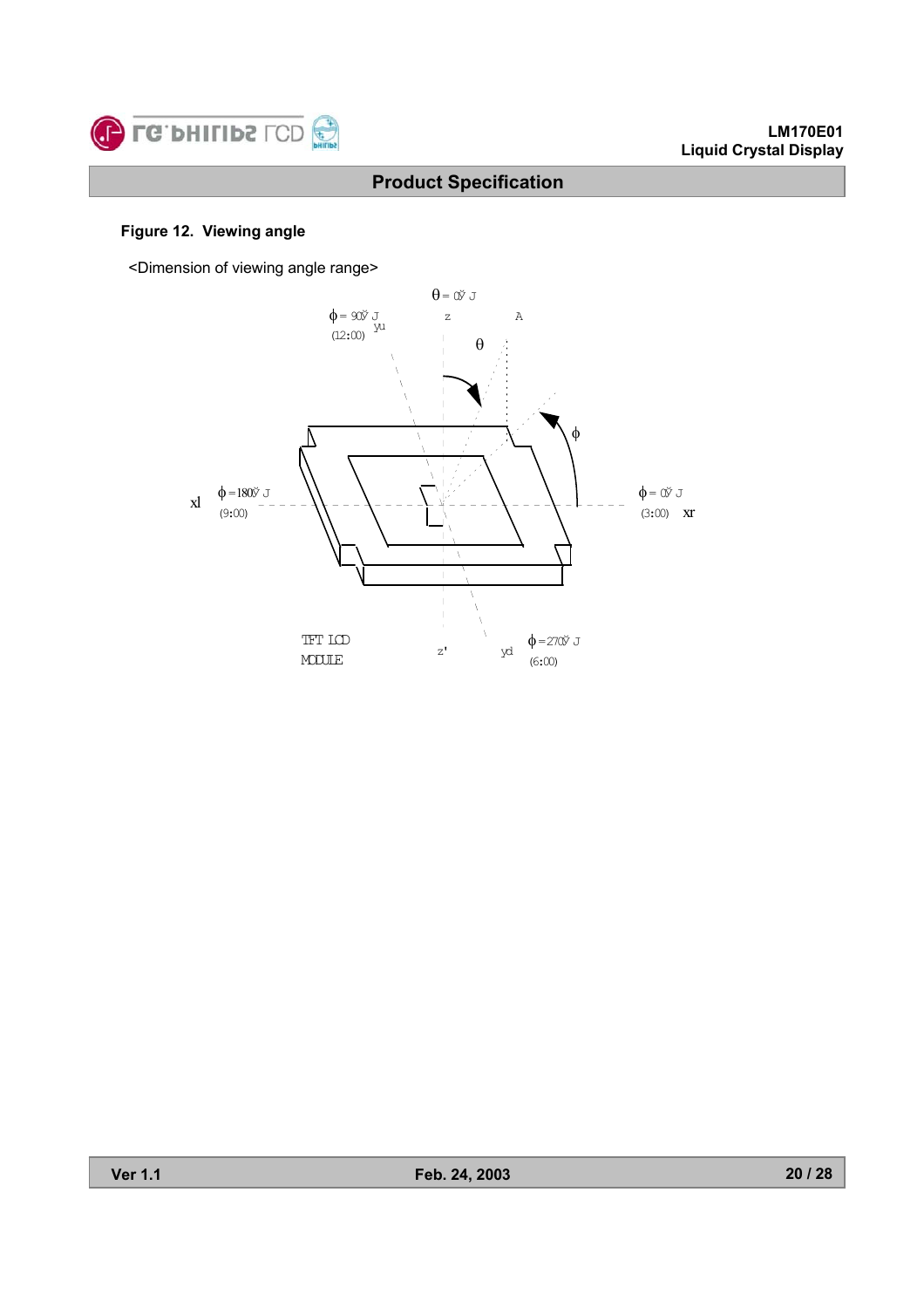

## **5. Mechanical Characteristics**

Table 11. provides general mechanical characteristics for the model LM170E01-A4. Please refer to Figure 15,16 regarding the detailed mechanical drawing of the LCD.

|                     | Horizontal                                                      | $358.5 + 0.5$ mm   |  |  |
|---------------------|-----------------------------------------------------------------|--------------------|--|--|
| Outside dimensions  | Vertical                                                        | $296.5 \pm 0.5$ mm |  |  |
|                     | Depth                                                           | $17.0 + 0.5$ mm    |  |  |
|                     | Horizontal                                                      | $341.6 \pm 0.5$ mm |  |  |
| Bezel area          | Vertical                                                        | $274.0 \pm 0.5$ mm |  |  |
|                     | Horizontal                                                      | 337.920mm          |  |  |
| Active display area | Vertical                                                        | 270.336mm          |  |  |
| Weight(approximate) | 1890g(Typ.),                                                    | 1940g(Max.)        |  |  |
| Surface Treatment   | Hard coating(3H)<br>Anti-glare treatment of the front polarizer |                    |  |  |

#### **Table 11. Mechanical characteristics**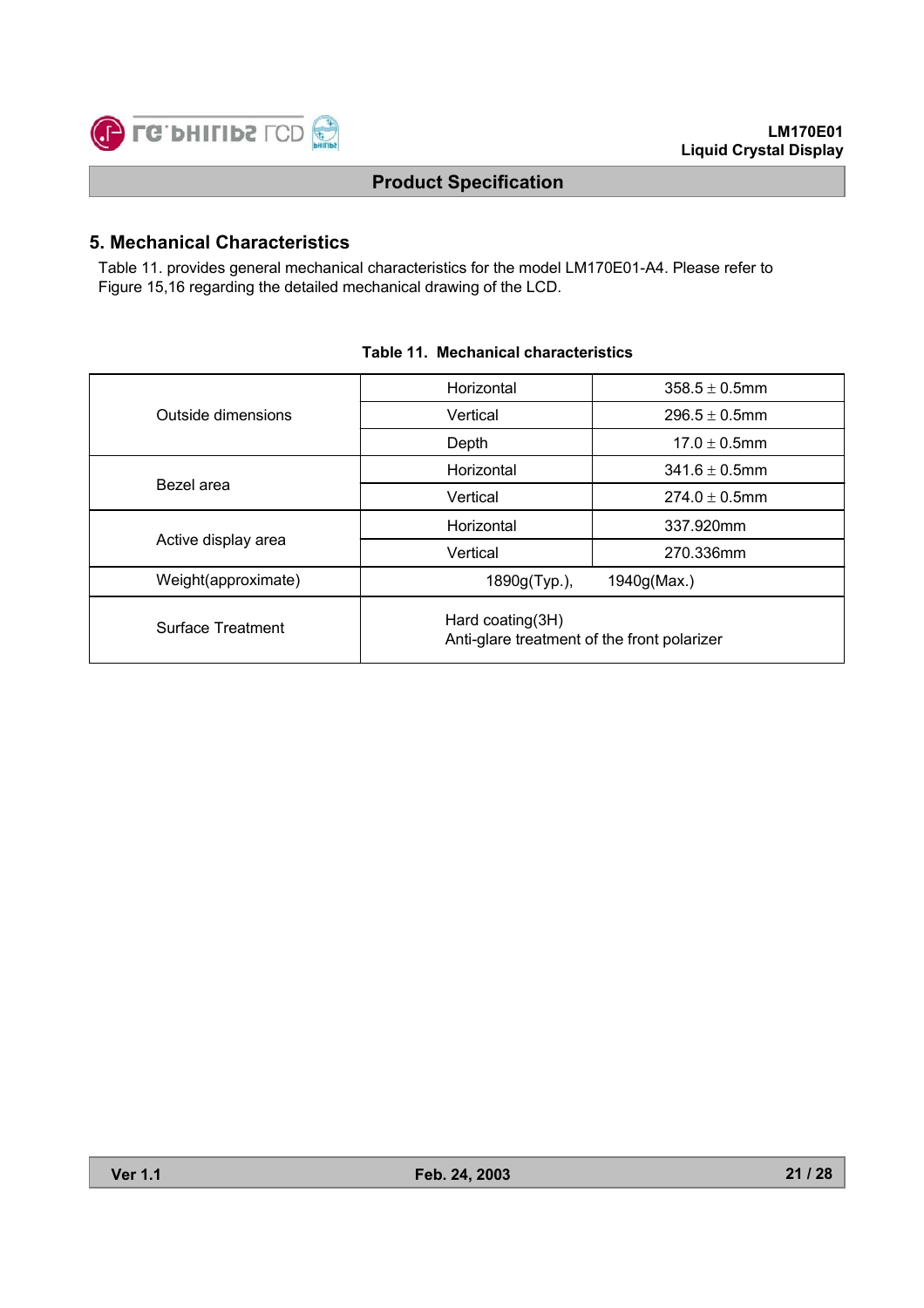

#### **LM170E01 Liquid Crystal Display**

## **Product Specification**

**Figure 15. Front view**

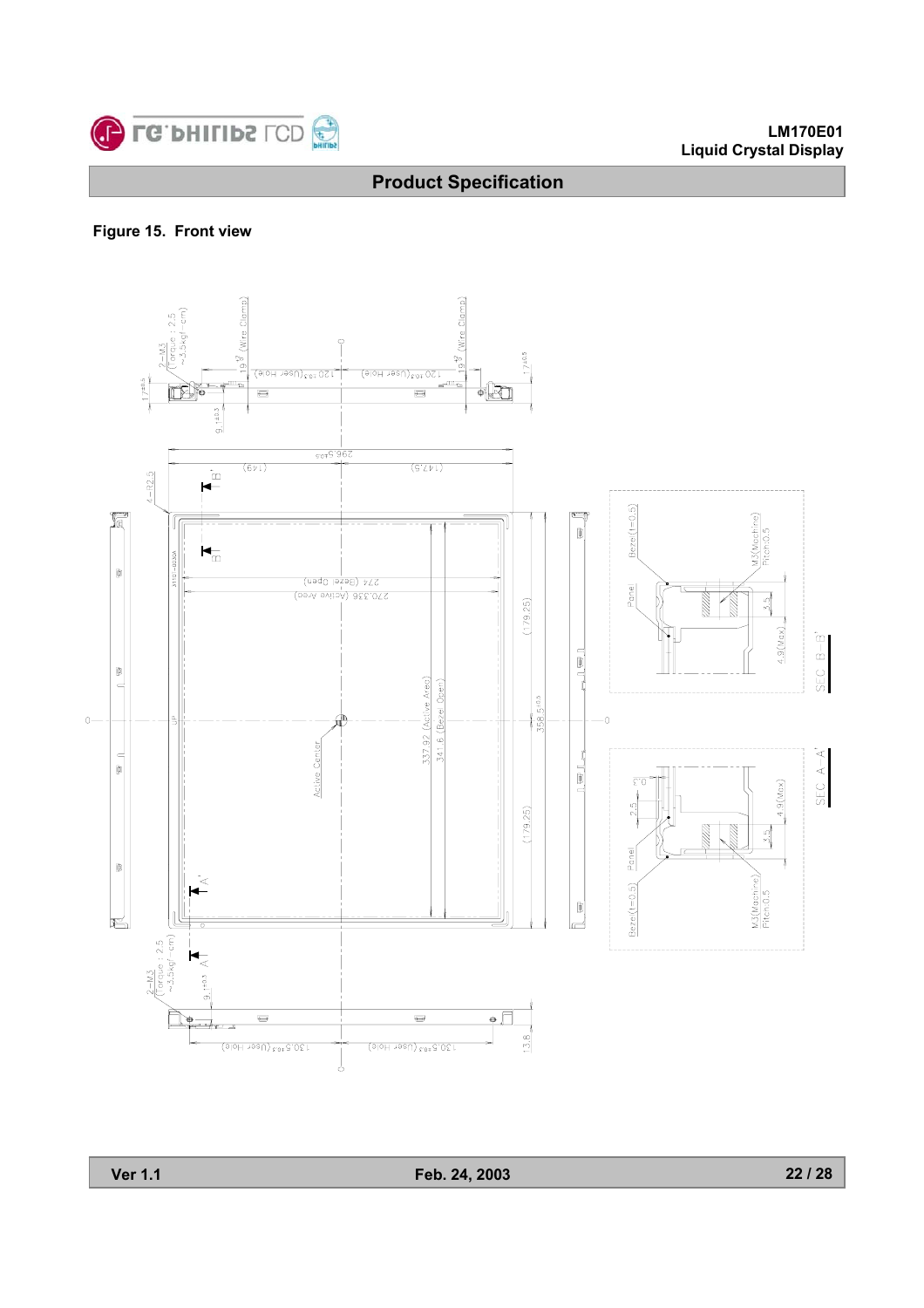

#### **LM170E01 Liquid Crystal Display**

## **Product Specification**

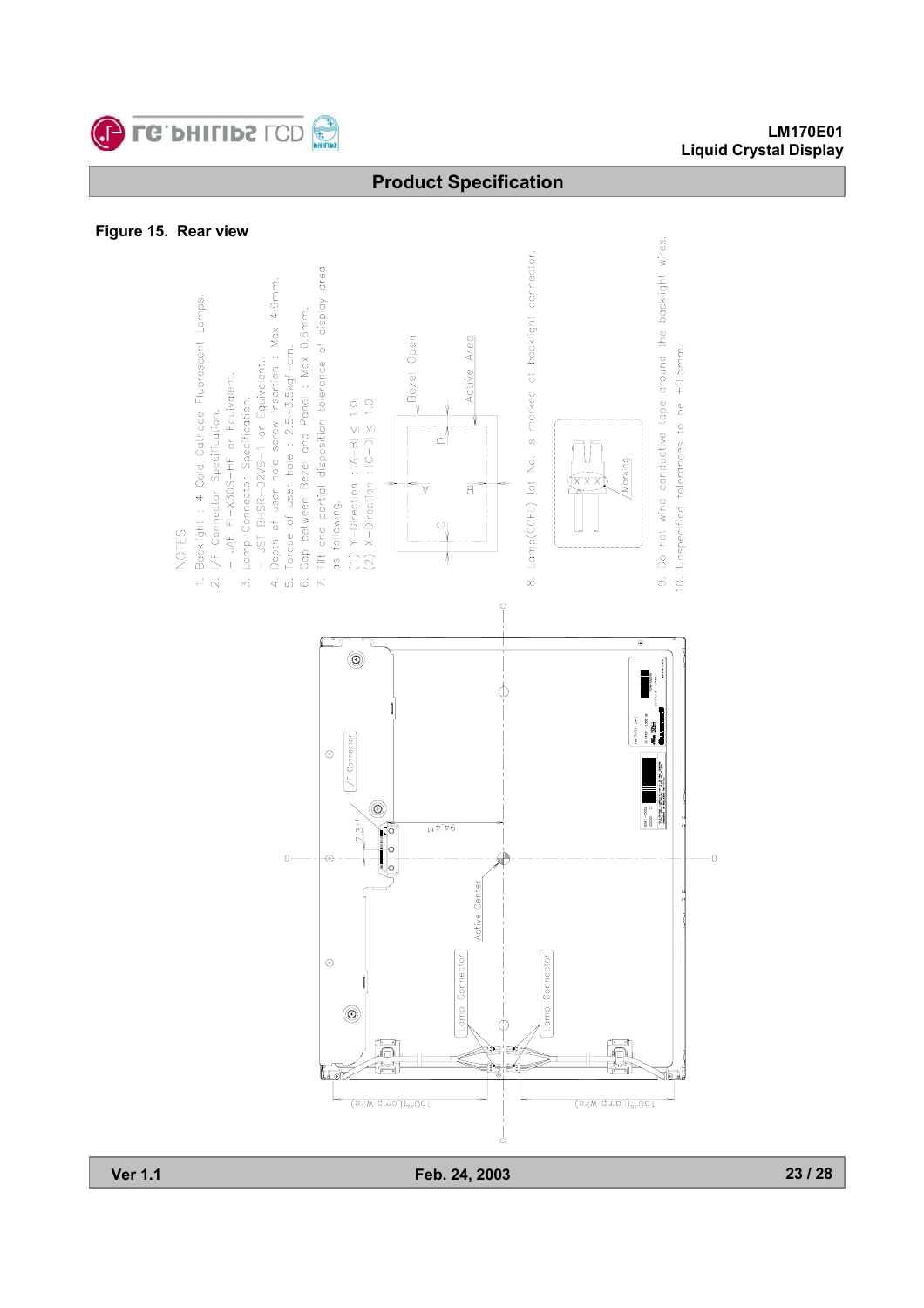

## **6. Reliability**

| No.            | <b>Test item</b>                  | <b>Conditions</b>                                                                                                                        |
|----------------|-----------------------------------|------------------------------------------------------------------------------------------------------------------------------------------|
| 1              | High temperature storage test     | Ta= $60^{\circ}$ C 240h                                                                                                                  |
| $\overline{2}$ | Low temperature storage test      | Ta= $-20^{\circ}$ C 240h                                                                                                                 |
| 3              | High temperature operation test   | $Ta = 50^{\circ}C$ 50%RH 240h                                                                                                            |
| 4              | Low temperature operation test    | Ta= $0^{\circ}$ C 240h                                                                                                                   |
| 5              | Vibration test<br>(non-operating) | Wave form : random<br>Vibration level: 1.0G RMS<br>:10-500Hz<br>Bandwidth<br>Duration<br>: $X, Y, Z, 20$ min.<br>One time each direction |
| 6              | Shock test<br>(non-operating)     | :120G<br>Shock level<br>Waveform<br>: half sine wave, 2ms<br>Direction<br>: $\pm$ X, $\pm$ Y, $\pm$ Z<br>One time each direction         |
| 7              | Altitude<br>storage / shipment    | 0 - 40,000 feet(12,192m)                                                                                                                 |

#### **Table 12. Environment test condition**

{ Result evaluation criteria }

There should be no change which might affect the practical display function when the display quality test is conducted under normal operating condition.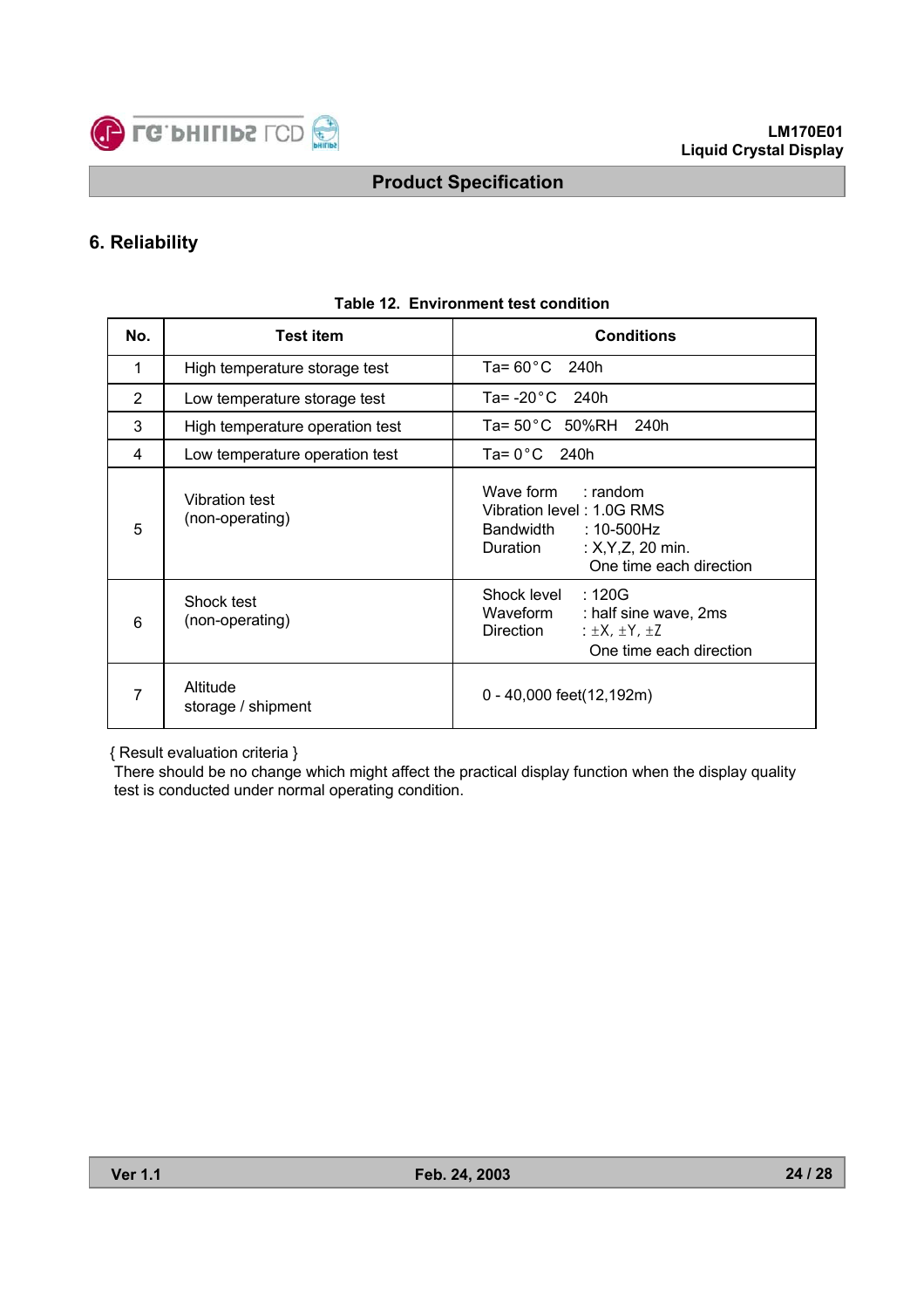

## **7. International Standards**

### **7-1. Safety**

- a) UL 1950 Third Edition, Underwriters Laboratories, Inc. Jan. 28, 1995.
- Standard for Safety of Information Technology Equipment Including Electrical Business Equipment. b) CAN/CSA C22.2 No. 950-95 Third Edition, Canadian Standards Association, Jan. 28, 1995.
- Standard for Safety of Information Technology Equipment Including Electrical Business Equipment. c) EN 60950 : 1992+A1: 1993+A2: 1993+A3: 1995+A4: 1997+A11: 1997
- IEC 950 : 1991+A1: 1992+A2: 1993+A3: 1995+A4: 1996 European Committee for Electrotechnical Standardization(CENELEC) European Standard for Safety of Information Technology Equipment Including Electrical Business Equipment.

## **7-2. EMC**

- a) ANSI C63.4 "Methods of Measurement of Radio-Noise Emissions from Low-Voltage Electrical and Electrical Equipment in the Range of 9kHZ to 40GHz. "American National Standards Institute(ANSI), 1992
- b) C.I.S.P.R "Limits and Methods of Measurement of Radio Interface Characteristics of Information Technology Equipment." International Special Committee on Radio Interference
- c) EN 55022 "Limits and Methods of Measurement of Radio Interface Characteristics of Information Technology Equipment." European Committee for Electrotechnical Standardization (CENELEC), 1998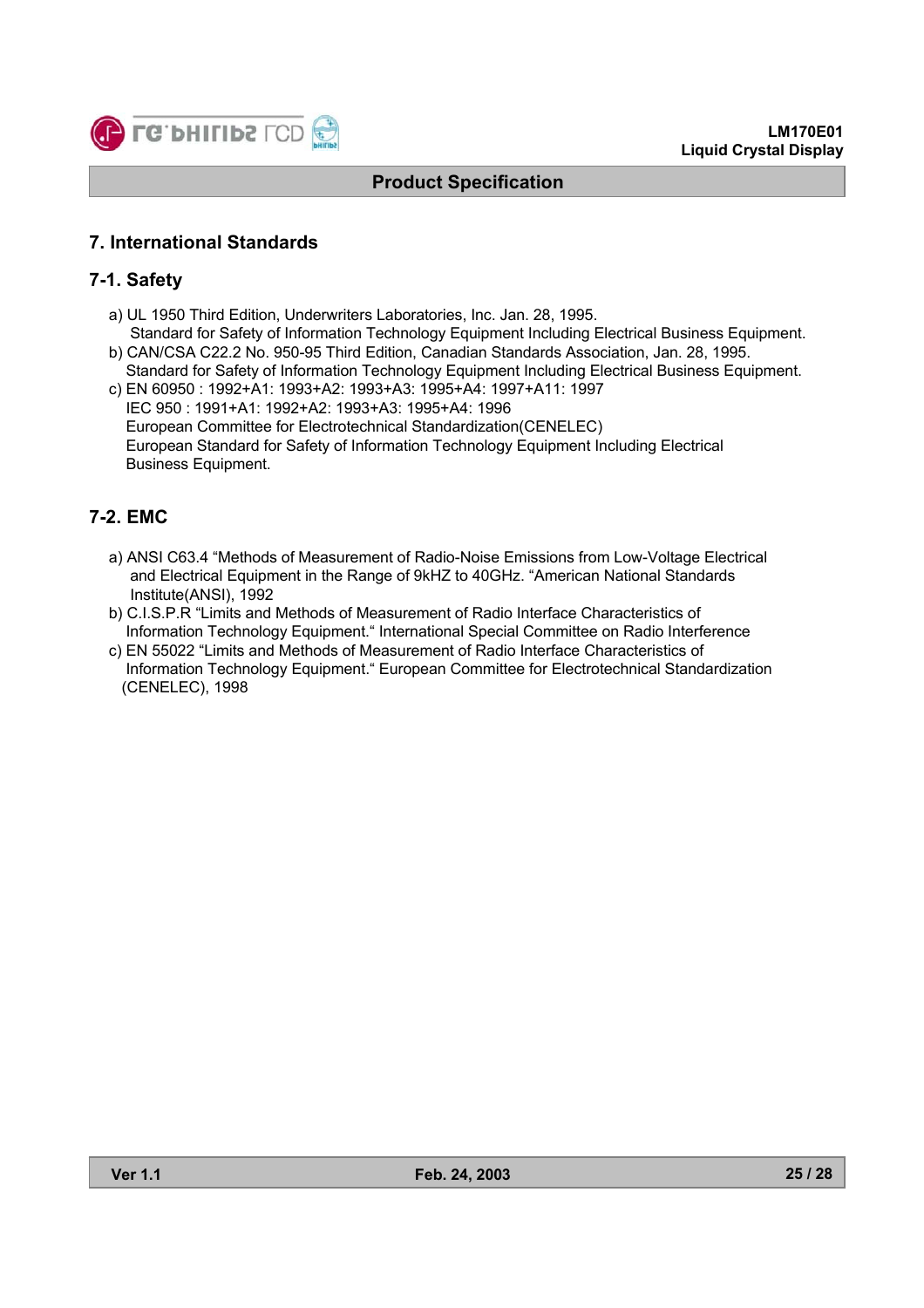

## **8. Packing**

## **8-1. Designation of Lot Mark**

a) Lot mark



A,B,C : Size

D : Year

E : Month

F,G : Panel code

H : Assembly code

I,J,K,L,M : Serial No.

Note:

1. Year

| Year | 97 | 98 | 99 | 2000 | 2001 | 2002 |  | 2003   2004   2005 | 2006 | 2007 |
|------|----|----|----|------|------|------|--|--------------------|------|------|
| Mark |    |    |    |      |      |      |  |                    |      |      |

2. Month

| Month | Jan.   Feb.   Mar.   Apr.   May.  Jun.   Jul.   Aug.   Sep.   Oct.   Nov.   Dec. |  |  |  |  |  |  |
|-------|----------------------------------------------------------------------------------|--|--|--|--|--|--|
| Mark  |                                                                                  |  |  |  |  |  |  |

3. Serial No.

| Serial No. | $1 - 99999$     | $100000 \sim$          |
|------------|-----------------|------------------------|
| Mark       | $00001 - 99999$ | A0001 ~ A9999, , Z9999 |

b) Location of lot mark

Serial No. is printed on the label. The label is attached to the backside of the LCD module. This is subject to change without prior notice.

## **8-2. Packing Form**

a) Package quantity in one box : 9 pcs

b) Box size : 494mm X 436mm X 373mm.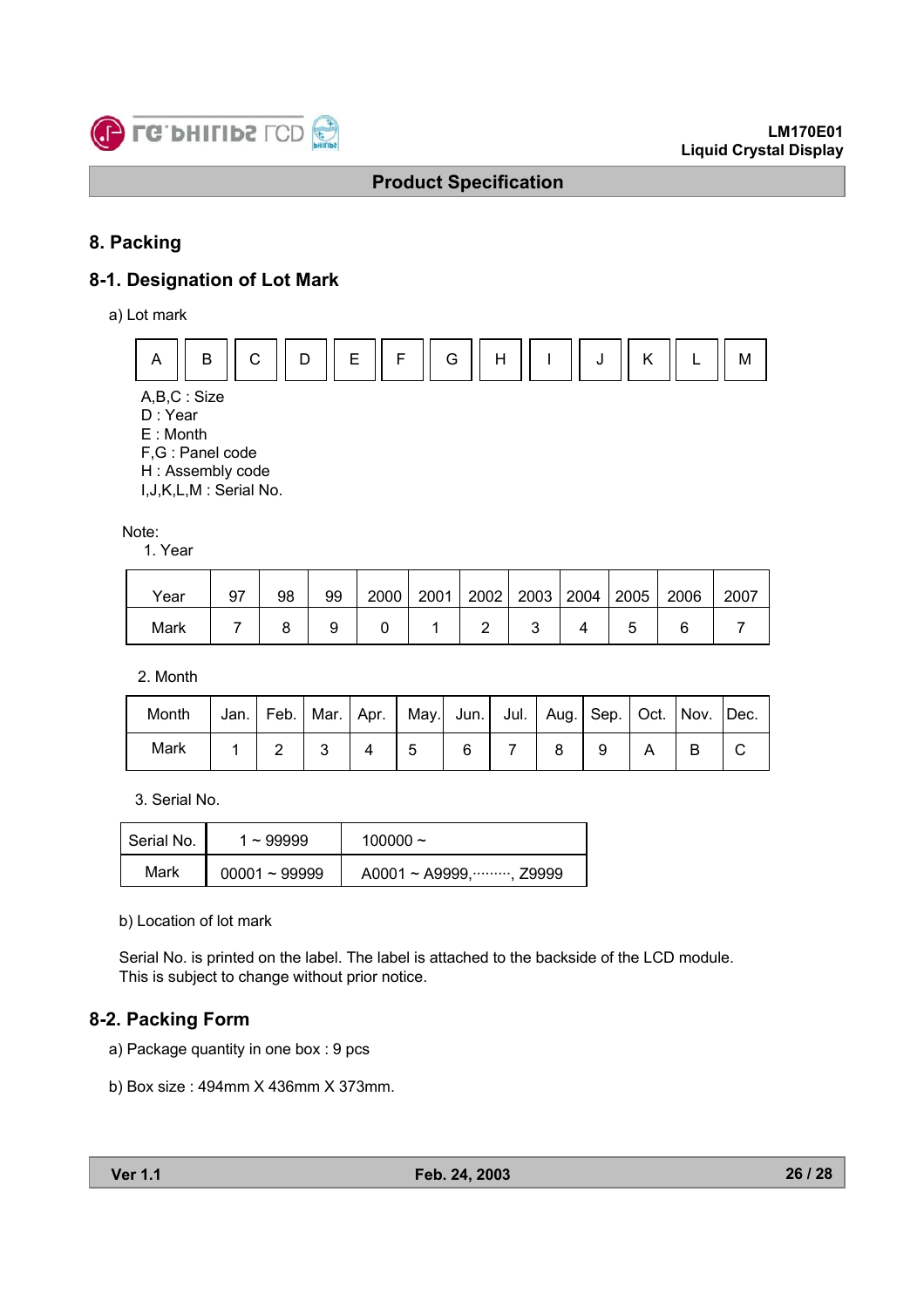

## **9. Precautions**

Please pay attention to the following when you use this TFT LCD module.

## **9-1. Mounting Precautions**

- (1) You must mount a module using holes arranged in four corners or four sides.
- (2) You should consider the mounting structure so that uneven force(ex. twisted stress) is not applied to the module.

And the case on which a module is mounted should have sufficient strength so that external force is not transmitted directly to the module.

- (3) Please attach a transparent protective plate to the surface in order to protect the polarizer. Transparent protective plate should have sufficient strength in order to the resist external force.
- (4) You should adopt radiation structure to satisfy the temperature specification.
- (5) Acetic acid type and chlorine type materials for the cover case are not describe because the former generates corrosive gas of attacking the polarizer at high temperature and the latter causes circuit break by electro-chemical reaction.
- (6) Do not touch, push or rub the exposed polarizers with glass, tweezers or anything harder than HB pencil lead. And please do not rub with dust clothes with chemical treatment. Do not touch the surface of polarizer for bare hand or greasy cloth.(Some cosmetics are determined to the polarizer.)
- (7) When the surface becomes dusty, please wipe gently with absorbent cotton or other soft materials like chamois soaks with petroleum benzene. Normal-hexane is recommended for cleaning the adhesives used to attach front / rear polarizers. Do not use acetone, toluene and alcohol because they cause chemical damage to the polarizer.
- (8) Wipe off saliva or water drops as soon as possible. Their long time contact with polarizer causes deformations and color fading.
- (9) Do not open the case because inside circuits do not have sufficient strength.

## **9-2. Operating Precautions**

- (1) The spike noise causes the mis-operation of circuits. It should be lower than following voltage : V=±200mV(Over and under shoot voltage)
- (2) Response time depends on the temperature.(In lower temperature, it becomes longer.)
- (3) Brightness depends on the temperature. (In lower temperature, it becomes lower.) And in lower temperature, response time(required time that brightness is stable after turned on) becomes longer.
- (4) Be careful for condensation at sudden temperature change. Condensation makes damage to polarizer or electrical contacted parts. And after fading condensation, smear or spot will occur.
- (5) When fixed patterns are displayed for a long time, remnant image is likely to occur.
- (6) Module has high frequency circuits. Sufficient suppression to the electromagnetic interference shall be done by system manufacturers. Grounding and shielding methods may be important to minimized the interference.
- (7) Please do not give any mechanical and/or acoustical impact to LCM. Otherwise, LCM can not be operated its full characteristics perfectly.
- (8) A screw which is fastened up the steels should be a machine screw (if not, it causes metal foreign material and deal LCM a fatal blow)